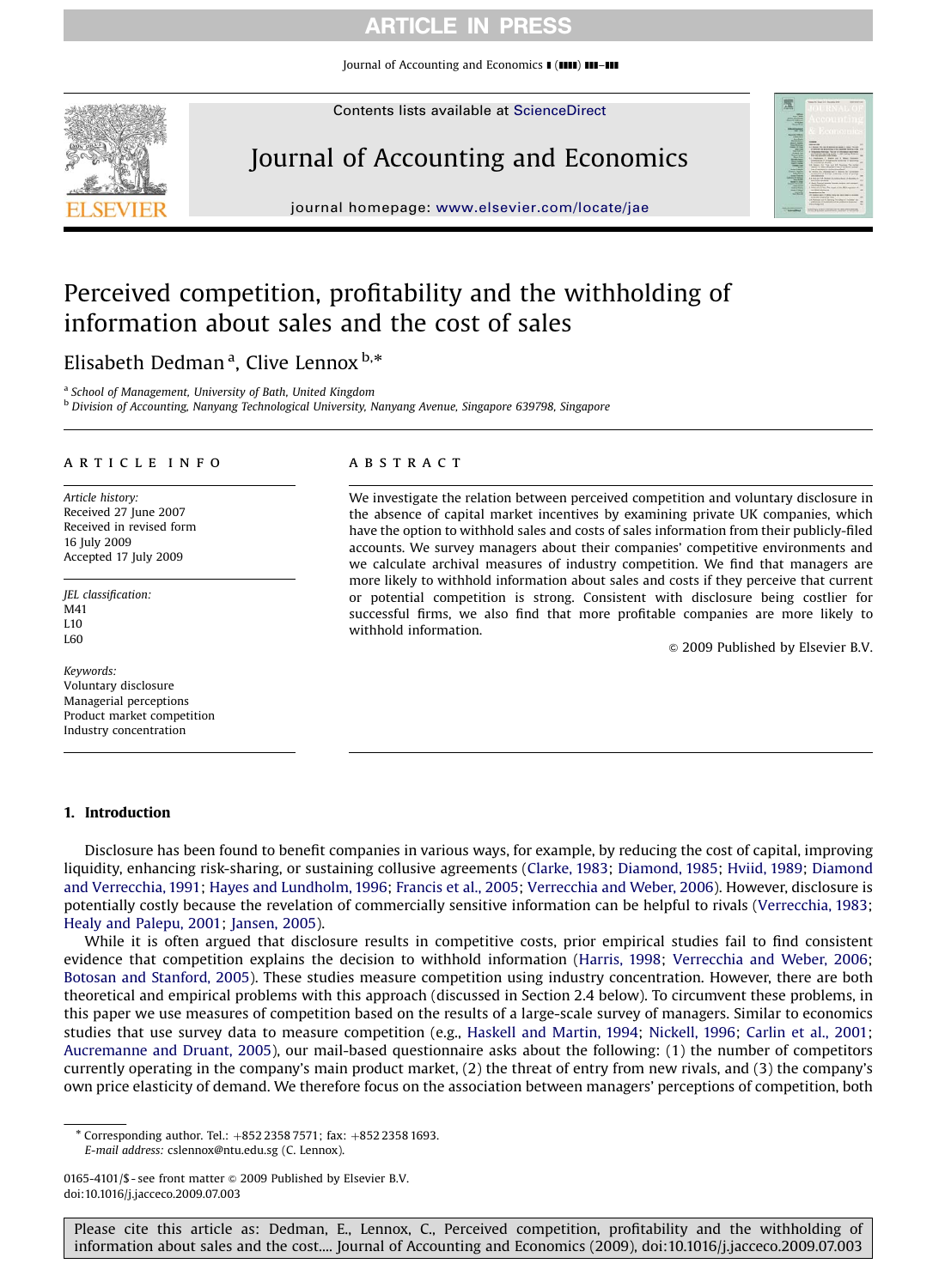#### 2 **E. Dedman, C. Lennox / Journal of Accounting and Economics 1 (1111) 111-111**

current and potential, and their disclosure decisions.<sup>1</sup> Further, we investigate whether industry concentration relates to managers' perceptions of competition.

Related to the question of whether managers' perceptions of competition explain their disclosure decisions is the question of whether the competitive costs of disclosure, if any, are greater for companies that are more profitable. The extant literature again provides inconclusive evidence as to the association between profitability and disclosure ([Harris,](#page-19-0) [1998;](#page-19-0) [Verrecchia and Weber, 2006](#page-20-0); [Botosan and Stanford, 2005\)](#page-19-0). These studies examine the disclosure decisions of public companies. The effect of profitability on the disclosure decision, however, is ambiguous for public firms: on the one hand, a highly profitable company has an incentive to hide information relating to its profits in order to prevent imitation by less successful rivals; on the other hand, a profitable publicly traded company has an incentive to signal its good performance in order to increase its market value. Since it is unclear whether high profits encourage or deter disclosure by public companies, we examine the voluntary disclosures of private companies, where capital market incentives are minimal.

Our empirical setting is the UK, where private companies are required by law to file financial statements with a central depository that makes these statements publicly accessible, but where the companies in our sample have the option to withhold information from the public domain about their sales and cost of sales by filing abbreviated accounts. Crucially, shareholders are unaffected by the disclosure decision because private companies are legally required to supply the full accounts to their own shareholders, regardless of what they choose to publicly disclose. Further, banks do not rely on the accounts that are filed at the central depository since companies directly supply banks with timely information that is withheld from the public [\(Fama, 1985](#page-19-0)). The disclosure decision in our setting is thus unaffected by the need to provide information to shareholders and banks. Instead, the companies are faced with deciding whether to disclose their sales and costs to the general public, including their competitors. In this private company setting, we argue that competitive considerations are likely to be an important determinant of the decision to withhold information from the public. Nondisclosure is costly in our setting because a company that files abbreviated accounts must bear a small cost from having an auditor certify that it meets the eligibility criteria for the reduced filing ([Mayes, 1993\)](#page-20-0). Moreover, the abbreviated accounts require the preparation of an additional set of financial statements since firms are required in any event to deliver the full accounts to their own shareholders.<sup>2</sup>

The sample, which is drawn from the FAME (''Financial Analysis Made Easy'') database, consists of private companies that qualify for the option to file abbreviated accounts. We mail the survey to 3197 companies and receive usable replies from 1010 (31.6%) of the companies.

In our first analysis, we compare managers' perceptions of competition with the archival proxies used in prior research, namely, industry concentration and profit persistence [\(Harris, 1998\)](#page-19-0). We find that industry concentration is not strongly correlated with managers' perceptions of current competition, while the profit persistence proxy is not significantly correlated with any measure of competition. In contrast, the three survey variables are significantly positively correlated with each other, indicating that they capture related aspects of competition, at least according to managers' perceptions. Moreover, the survey responses of a given company are significantly positively correlated with the responses of other companies in the same industry, providing some assurance as to the consistency of managers' perceptions.

Next, we examine the relationship between the survey measures of competition and companies' disclosure decisions. We find that perceived competition is positively and significantly associated with the withholding of information about sales and the cost of sales. In particular, a company is less likely to reveal this information when managers state that: (a) the company has more current competitors; (b) there is a higher threat of entry into its main product market; or (c) the company's main product has a higher own price elasticity of demand. A company is also less likely to be forthcoming when: (a) competition is intense for the industry as a whole; or (b) the company faces a high degree of competition relative to other companies in the same industry. In contrast to the survey measures of competition, the archival proxies are either weak or insignificant predictors of disclosure.

In our third analysis, we investigate whether the perceived competitive costs of disclosure are greater for companies that are more profitable. We argue that successful companies potentially have more to lose by releasing commercially sensitive information about their sales and costs into the public domain. Consistent with this argument, we find that companies are significantly less likely to file full accounts if they are more profitable. Overall, our results suggest that information is more likely to be withheld from the public domain if managers perceive a strong threat of competition or if their companies are more profitable.

This paper makes three contributions to the literature. First, we show that the archival measures of competition (industry concentration and profit persistence) do not accurately reflect managers' perceptions of competition. In fact, the archival competition variables are not even significantly correlated with each other, casting doubt on the standard assumption that they accurately capture competition. Second, through use of a large-sample survey we are able to

 $<sup>1</sup>$  The survey affords us an additional advantage over archival proxies in that it enables us to distinguish between managers' perceptions of current</sup> competition and the threat of entry, a distinction that has proved important in determining the disclosure outcome in theoretical models ([Healy and](#page-19-0) [Palepu, 2001](#page-19-0)).

 $<sup>2</sup>$  According to the Department of Trade and Industry ([DTI, 1995, p. 12\)](#page-19-0), the time and cost associated with preparing the abbreviated accounts and the</sup> extra fee paid to the external auditor explains why some companies file full rather than abbreviated accounts. In a follow-up survey that asks companies the reasons for their filing choices, nearly a third of the full-account respondents identify these incremental costs as the major reason for their disclosure decision (Section 5.6).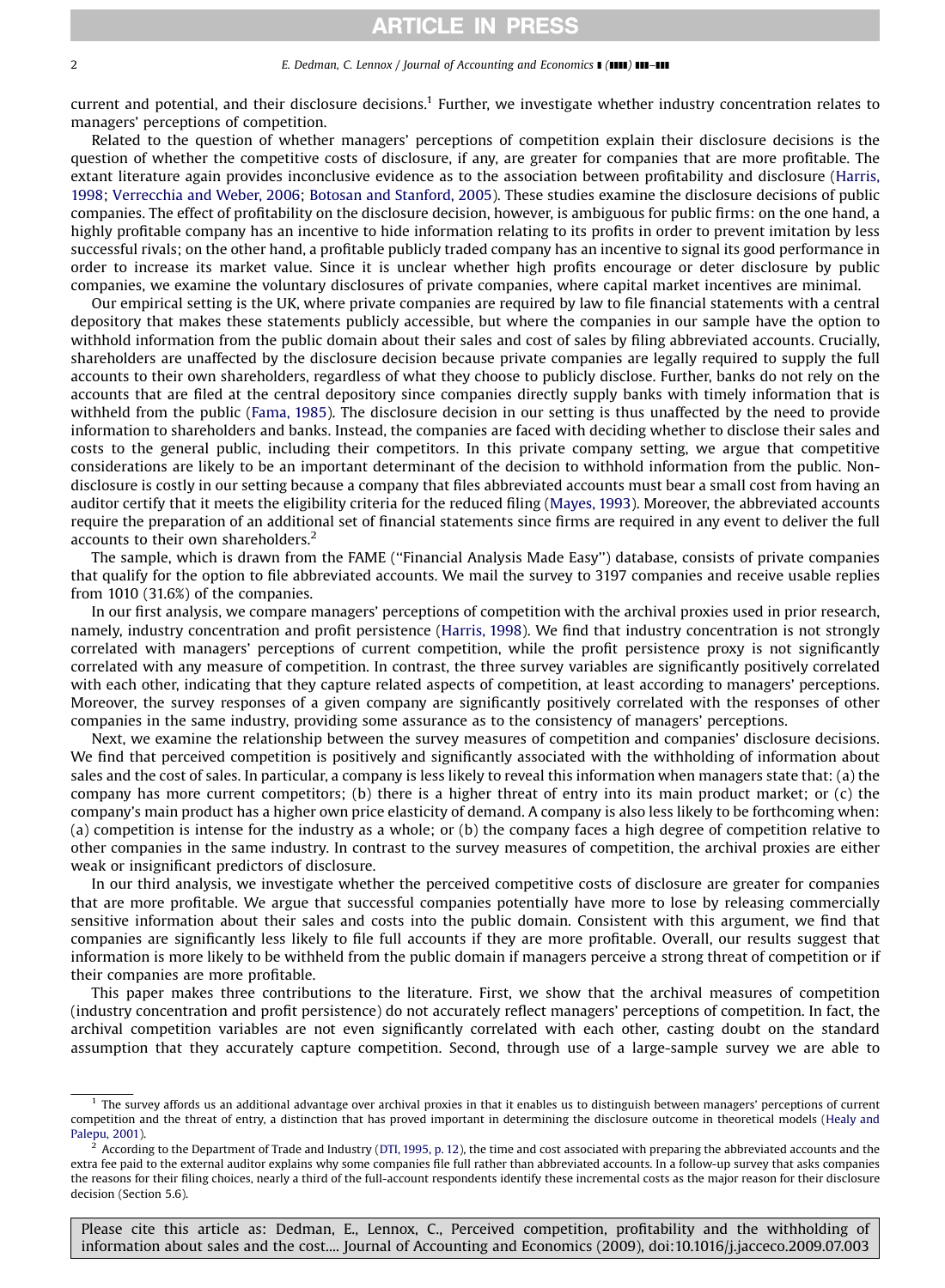distinguish between companies' perceptions of the competitive threat from rivals currently operating in the same market and the threat of entry from new competitors, which is instructive given that these two different types of competition lead to different outcomes in theoretical studies.<sup>3</sup> Our empirical finding that perceived competition deters disclosure prevails, however, regardless of whether managers believe that the competition comes from existing or from potential rivals. Finally, we exploit a setting in which the decision to withhold information is unaffected by the company's need to communicate with the providers of finance because full financial information is privately available to these parties. Perceived competition therefore dominates capital market considerations in our empirical setting.

Two important caveats to this study should be noted. First, our survey relies on managers' perceptions of competition, and it is not necessarily the case that their impressions correspond with actual or potential competition. We mitigate this concern by showing that managers' responses are consistent with theoretical predictions with respect to the associations between profitability and perceived competition. Nevertheless, we caution that our survey variables may not correctly represent the competition that companies actually face. Second, the additional monetary cost of filing abbreviated rather than full accounts is low (£100–250), although nearly half of the sample companies choose not to pay that cost and instead file full accounts. The low cost of non-disclosure raises doubts about the economic significance of the decision to withhold information about sales and costs and the magnitude of the competitive costs of disclosure. Further, our study does not show that there are meaningful consequences to any managers who make the disclosure decision sub-optimally. While we find a relation between managers' perceptions of competition and the decision to withhold information in a setting where the costs and benefits of disclosure seem to be small, this finding might not translate into a relation between competition and disclosure in an alternative setting where the disclosure decision is more economically meaningful.

The rest of the paper is organized as follows. Section 2 discusses the institutional setting for our empirical analysis and prior empirical evidence. Section 3 explains the research design, while Section 4 describes the sample and provides univariate results, including evidence on the reliability of managers' judgments. The main results are presented in Section 5, and Section 6 concludes with a discussion of the study's findings.

#### 2. Institutional setting and related literature

#### 2.1. Voluntary versus mandated financial reporting in the UK

A key premise of our study is that the mandatory disclosure of sales and cost of sales would impose competitive costs on companies that would not otherwise choose to disclose this information. We further posit that the competitive costs of disclosure stem largely from the risk that the disclosure can lead competitors to mimic the business strategies of more successful companies. Such external knowledge spillovers arise when the disclosures of successful companies help their less efficient rivals catch up [\(Jansen, 2005](#page-19-0)). We conjecture that a company can better hide the source of its success if it chooses to withhold information about its sales and the cost of sales. For example, a company with abnormally low costs would not wish to reveal to rivals that such a high level of efficiency is possible: if the company were to disclose its low costs, competitors may try to recruit the company's production manager in order to discover and imitate its production advantage. Similarly, a company with abnormally high sales would prefer to conceal this from rivals in order to prevent them from copying its sales and marketing strategies. We therefore expect that more profitable companies withhold proprietary information about their sales and cost of sales.

Historically, these competitive cost arguments have been instrumental in setting the boundaries between voluntary and mandated financial reporting in the UK. The increasing divergence of ownership and control during the nineteenth century led shareholders to demand greater access to audited accounts [\(Watts and Zimmerman, 1983\).](#page-20-0) Consequently, the Companies Act of 1900 required that companies disclose a limited amount of audited balance sheet information to their shareholders. Companies successfully lobbied against these disclosures being made public, however, arguing that withholding proprietary information was in the interests of shareholders ([Aranya, 1974\)](#page-19-0). A 1907 revision to the Companies Act made it mandatory for public companies to file balance sheets with a central registry, Companies House [\(Flower, 2004](#page-19-0)). However, the competitive costs arguments resulted in the revised Companies Act stopping short of requiring companies to reveal their profit and loss accounts.

In 1918, the [Wrenbury Committee](#page-20-0) considered potential reforms of the Companies Act and concluded that the policy of limited public disclosure should continue: ''To require from a corporation a public disclosure of profit and loss account which is not required from a company or individual, gives an unfair advantage to the competition in trade'' (Company Law Amendment Committee, ([Wrenbury Committee, 1918, p. 11\)](#page-20-0)). The Institute of Chartered Accountants in England and Wales (ICAEW) took a similar stand in 1925: ''that there should be in addition a Profit and Loss account is considered to do more harm than good [...] The business done by Limited Companies is on the whole transacted by Directors and Managers, who are honest, and if in some cases they disclose less in the published accounts than some people desire, the absence of detail is in most cases wise and is generally supported by shareholders. To give in a balance sheet such detailed information  $[...]$ might mean giving of a mass of detail of material value to competitors'' [\(ICAEW, 1925, p. 1069\)](#page-19-0).

 $3$  For instance, [Darrough \(1993\)](#page-19-0) finds that current competition deters disclosure, while [Darrough and Stoughton \(1990\)](#page-19-0) show that disclosure is more likely when there is a higher threat of entry.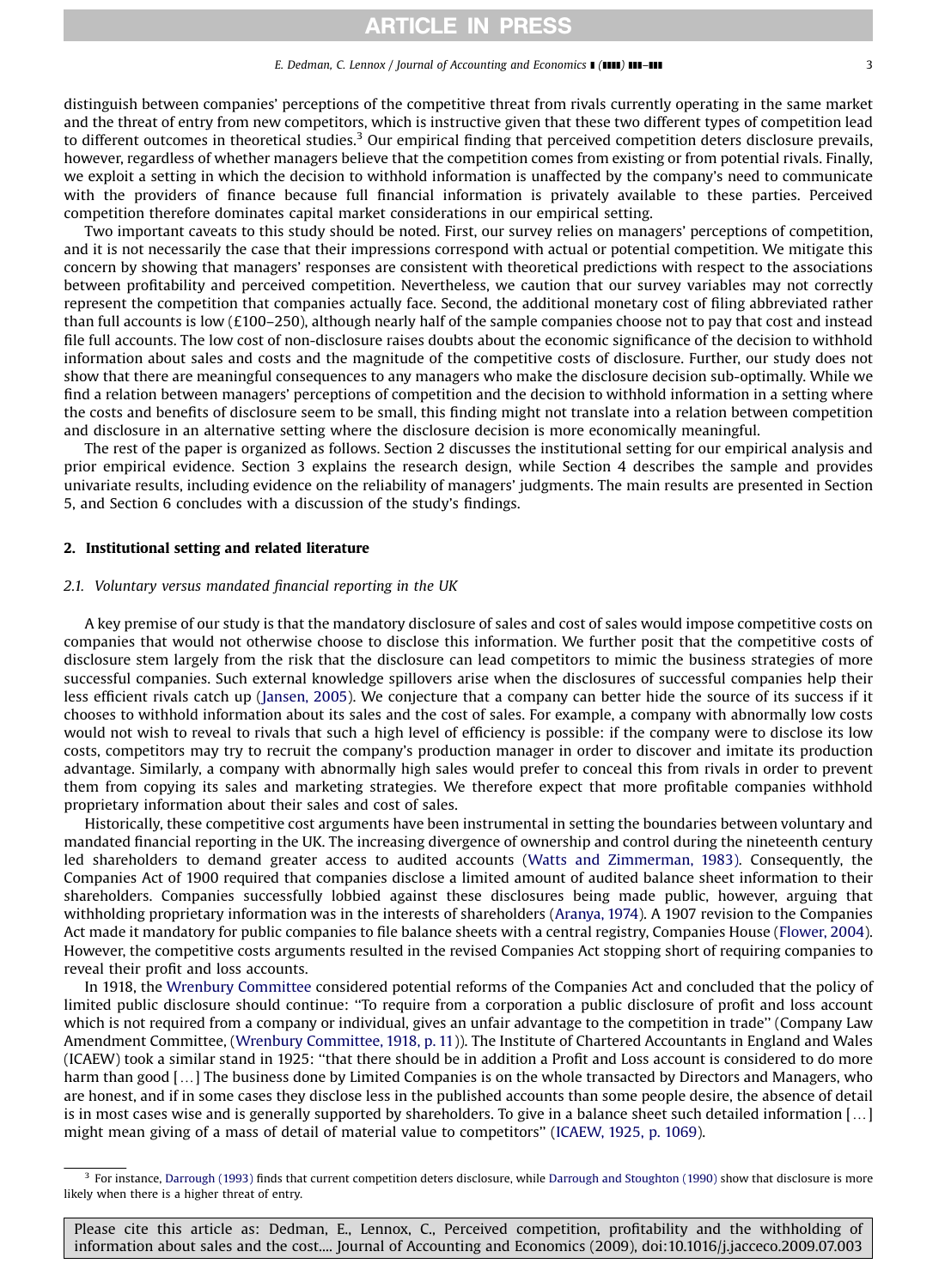#### 4 **E. Dedman, C. Lennox** / Journal of Accounting and Economics **[(1111) 111-111**

In 1967, private companies, in addition to those publicly traded, were required to start filing their accounts with Companies House [\(Flower, 2004\)](#page-19-0).4 The rationale for this mandatory public disclosure was that private companies benefit from limited liability and, in turn, they should be required to disclose sufficient information to protect external stakeholders such as suppliers, customers, and employees. Nevertheless, the UK government recognizes that the public disclosure requirements imposed on private companies could be costly in terms of making information available to competitors ([DTI, 1995](#page-19-0)). The government also acknowledges that some countries (e.g., the US and Japan) do not require private companies to make their financial statements publicly available and that such companies ''may be at a competitive advantage to UK companies, in that they do not have to disclose any information to competitors" [\(DTI, 1995, p. 51\)](#page-19-0).<sup>5</sup>

### 2.2. Disclosure choices available to small and medium-sized private companies

Under current UK legislation, a small private company is required to publicly disclose only an abbreviated balance sheet, while a large private company or any publicly traded company is required to file full statutory accounts. A medium-sized company is required to file a full balance sheet but it has the choice to file either an abbreviated or full profit and loss (P&L) account. The abbreviated P&L account does not disclose information on the components of gross profit, namely, sales and the cost of sales, but instead reports gross profits in the ''top line'' ([Mayes, 1993\)](#page-20-0). Except for this, medium-sized companies must publicly disclose full statutory accounts including notes. Further, all companies regardless of size are required to deliver the full financial statements to their own shareholders.

A company is classified as small, medium-sized, or large depending on its sales, assets, and number of employees, with these statutory size thresholds being periodically altered in response to changing economic and regulatory circumstances. For example, the European Union (EU) increased its size thresholds in 1994 and the UK government subsequently did the same, thereby exempting more companies from mandated disclosure "in order to avoid placing UK companies at a competitive disadvantage'' ([DTI, 1995, p. 8\)](#page-19-0).

In this study, we examine the decision by medium-sized companies to file either full or abbreviated accounts (i.e., disclosure or non-disclosure of sales and the cost of sales). We conjecture that the competitive costs of disclosure are positively related to profitability since successful companies potentially have more to lose by releasing commercially sensitive information into the public domain. Further, we expect that a high degree of perceived competition in the product market increases the reluctance of companies to publicly disclose their proprietary information.

Choosing to file abbreviated accounts results in a small monetary cost as companies are legally required to pay an auditor to certify that they meet the size thresholds for the reduced filing [\(Mayes, 1993](#page-20-0)). A little extra time is also involved in preparing the additional set of abbreviated accounts given that private companies are obligated to prepare full accounts for their own shareholders. While the incremental cost of filing abbreviated rather than full accounts is small, we expect that managers would not be willing to pay any extra amount unless they perceive some benefit to selecting the abbreviated accounts option.<sup>6</sup>

Filing full accounts would be the rational option for any company that is unconcerned about the competitive costs of disclosure. Further, filing full accounts could be beneficial as a means to reassure external users of the accounts, such as suppliers and customers. Although companies could simply provide suppliers and customers with the financial statements directly, it is more efficient for them to file one set of accounts at a public depository than to respond to multiple requests for this information. Later in the paper (Section 5.6), we provide supplemental survey evidence indicating that there are various idiosyncratic explanations for full disclosure in addition to the incremental monetary cost that is incurred by filing abbreviated accounts.

<sup>4</sup> The accounts are held at Companies House rather than at the company's registered office to ensure that those accessing the information do not have to disclose to the company that they have done so ([DTI, 1995\)](#page-19-0). In addition, it is easier for the government to enforce companies' compliance with the public disclosure requirements if the accounts are held at a central depository (ICAEW, 1995a, 1995b).

 $5$  Given that private companies in the US are not required to make their financial statements publicly available, there are incentives for US companies to remain private in order to avoid the costs of complying with securities regulations, especially the requirement to disclose proprietary information. As the costs of complying with these disclosure requirements have risen following the Sarbanes-Oxley Act, more companies have gone private ([Engel et al.,](#page-19-0) [2007](#page-19-0)). In contrast, most European countries require that private companies make their financial statements publicly available. As noted by [Flower \(2004,](#page-19-0) [p. 100\),](#page-19-0) ''The [European] requirement to publish accounts is one of the most important of the obligations imposed by governments on enterprises. In general, enterprises are reluctant to reveal much about their affairs in their published accounts for fear of aiding their competitors [...]. Since, in a common [European] market, there should be no restrictions on where enterprises may establish themselves, there would be a tendency for enterprises to set themselves up in a member state that offered the most favorable financial reporting regime, that is, the regime that did not require the publication of much significant information.''

The ICAEW has observed that some companies "do not bother to convert the accounts they have to send to shareholders into abbreviated accounts because there is an attendant expense" (ICAEW, 1995a, 1995b, p. 4). In 1995 the DTI estimated that "it costs approximately £100-250 on top of the costs of preparing full accounts to convert them to abbreviated accounts for filing [...]. Such additional costs would recur annually if companies continued to choose this option'' [\(DTI, 1995, pp. 12 and 50\)](#page-19-0). Although these costs are small, [Adams and Ferreira \(2008\)](#page-19-0) provide evidence from board meeting fees and meeting attendance that directors respond to even small monetary incentives.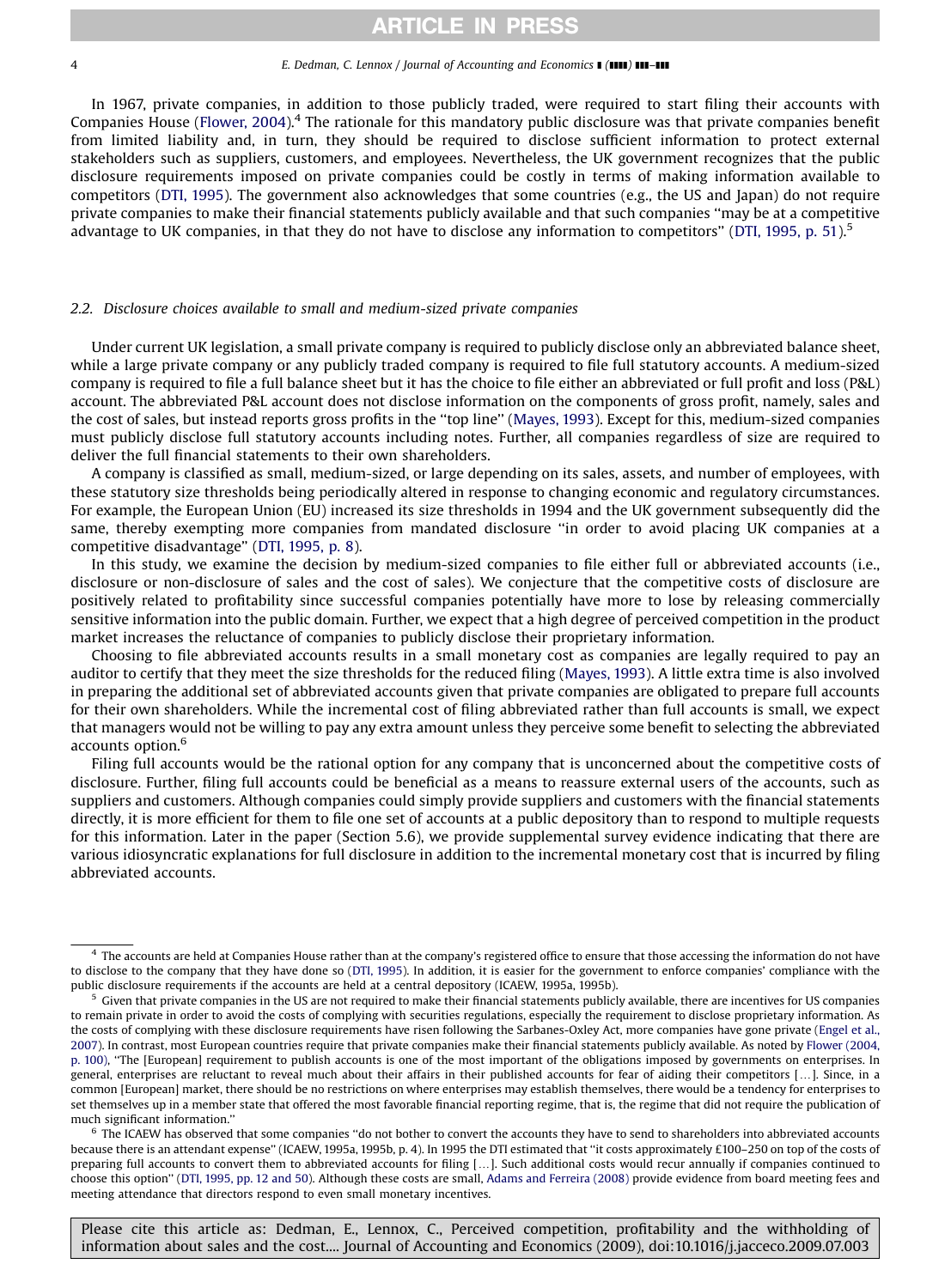#### 2.3. Theoretical models

In line with prior empirical studies (e.g., [Berger and Hann, 2007\)](#page-19-0), we do not attempt to test the predictions of a specific theoretical model of disclosure. There are two reasons for this design choice. First, as emphasized by [Vives \(1990\)](#page-20-0), theoretical models of disclosure are highly stylized with predictions that are sensitive to arbitrary assumptions. For example, some models suggest that companies have less incentive to disclose when product market competition is more intense ([Darrough, 1993](#page-19-0); [Clinch and Verrecchia, 1997](#page-19-0); [Arya and Mittendorf, 2007;](#page-19-0) [Board, 2008](#page-19-0)). However, this prediction is sensitive to the nature of the assumed competition since [Darrough and Stoughton \(1990\)](#page-19-0) find that disclosure is more likely when the threat of competition comes from potential entry.

Second, there are important disconnects between our empirical setting and the assumptions of extant theoretical models. For instance, the valuation benefits of disclosure are largely absent in our sample because shareholders and banks do not rely on the information disclosed in publicly filed accounts, whereas theoretical studies typically incorporate the valuation benefits of disclosing information to investors.<sup>7</sup> Further, in most theoretical models a company chooses to disclose or hide its profitability (e.g., [Hayes and Lundholm, 1996;](#page-19-0) [Darrough and Stoughton, 1990](#page-19-0)), whereas the companies in our sample are required to disclose their gross profits and everything below this line item. Accordingly, the disclosure choice in our setting involves the company deciding whether to reveal the components of gross profit, namely, sales and the cost of sales, rather than the profit number itself, which is the subject of most theoretical studies.

#### 2.4. Empirical literature

Prior empirical studies test the association between competition and disclosure using industry concentration variables as proxies for competition ([Harris, 1998;](#page-19-0) [Verrecchia and Weber, 2006](#page-20-0); [Botosan and Stanford, 2005\)](#page-19-0). In these studies, it is assumed that concentrated industries are less competitive. Although support for this assumption is found in the Cournot model of oligopoly, we argue that there are both theoretical and empirical problems with using concentration to measure competition.

From a theoretical perspective, it is possible that there is no relation between concentration and competition. In the Bertrand model the competitive outcome is obtained as long as there are at least two suppliers in the market. Even in a monopoly, the contestable markets school ([Baumol et al., 1982](#page-19-0)) would argue that the threat of entry from new rivals can lead the monopolist to charge a competitive price. Thus, the competitive outcome can obtain with just one or two suppliers in the market. Some theoretical studies even suggest that the relation between concentration and competition could be positive rather than negative as is commonly assumed by empiricists. [Sutton \(1990\)](#page-20-0) demonstrates that intense competition can be associated with higher concentration because, in a cut-throat pricing environment, relatively inefficient companies fail to cover their costs and exit, leaving fewer companies remaining in the market. Additionally, [Stiglitz \(1987\)](#page-20-0) uses a customer search model to demonstrate that concentrated markets can be more competitive than atomistic markets. He points out that it is less costly for customers to search for all available prices when there are few suppliers, which means that customers are better informed about price differentials. Consequently, price competition among suppliers can be more intense in concentrated markets because customers are better informed about the prices on offer. Collectively, these theoretical models suggest that high industry concentration does not necessarily correspond with low competition intensity.

Using industry concentration to measure competition could also be problematic from an empirical perspective. First, doing so assumes that all companies within a given industry face the same level of competition. In practice, however, the degree of competition is likely to vary across companies operating in the same industry. For example, in an industry containing one very large company and a competitive fringe of many smaller companies, the large company might perceive little threat of competition while the smaller companies would perceive competition to be very intense. Second, companies are likely to perceive that their markets are much narrower than SIC codes would otherwise indicate. For example, two companies trading at different ends of the country might not be competing with each other given the geographical distance between them; similarly, a high-end restaurant is unlikely to see itself as competing with a fast food restaurant despite the fact that both operate in the same industry sector.

Extant empirical studies that measure competition using industry concentration provide inconsistent evidence as to the consequences for disclosure. For example, [Verrecchia and Weber \(2006\)](#page-20-0) report that companies in less concentrated industries are more likely to withhold information, while the opposite finding is reported in [Harris \(1998\)](#page-19-0) and [Botosan and](#page-19-0) [Stanford \(2005\)](#page-19-0). Although these studies obtain conflicting results, we note that they each draw the same conclusion that companies attempt to withhold information from their competitors. [Verrecchia and Weber \(2006\)](#page-20-0) argue that the association between concentration and disclosure is positive because companies in less concentrated industries face more competition, which reduces the incentive to disclose. In contrast, [Harris \(1998\)](#page-19-0) claims that the relation is negative because companies in concentrated industries make abnormally high profits, which they seek to protect by choosing not to disclose.

<sup>7</sup> [Hayes and Lundholm \(1996\),](#page-19-0) for example, model the segment disclosure decision when companies have two industry segments and one rival. They find that if the segments exhibit similar performance, then the company's value is highest under full disclosure; in contrast, if one segment significantly outperforms the other, then a disclosing company would suffer costs as the rival would be able to invest in the more profitable industry.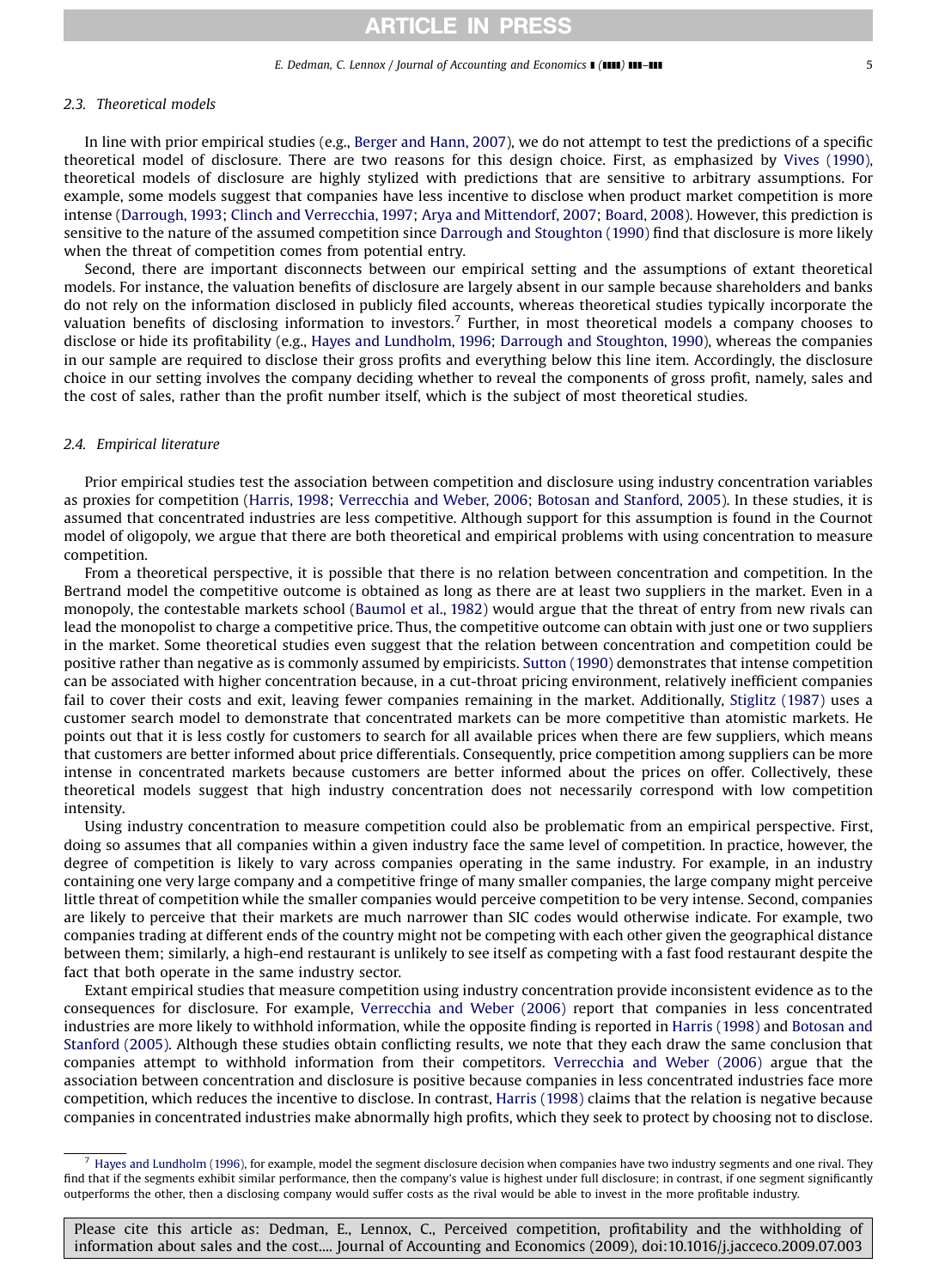#### 6 **E. Dedman, C. Lennox** / Journal of Accounting and Economics **1 (1111) 111-111**

[Harris's \(1998\)](#page-19-0) interpretation of the negative relation rests on two critical assumptions: (1) more profitable companies are less likely to disclose; and (2) companies make higher profits in concentrated industries. Since she does not include company-level profits as an independent variable in her disclosure model, the first assumption is not tested. Moreover, she does not test the assumption that profits are higher in industries that are more concentrated, and there is mixed evidence on this question in the industrial organization literature.<sup>8</sup> Therefore, the conclusion that companies in concentrated industries choose not to disclose in order to protect their profits is arguably premature. More generally, we believe that further evidence is needed on the relation between competition and disclosure given the contradictory findings in prior research that uses the industry concentration measure.<sup>9</sup>

In addition to measuring competition using industry concentration, [Harris \(1998\)](#page-19-0) measures the speed with which abnormal profits adjust to the industry mean. Specifically, she estimates:

$$
X_{ijt} = \beta_{0j} + \beta_{1j}D_nX_{ijt-1} + \beta_{2j}D_nX_{ijt-1} + e_{ijt},
$$

where  $X_{ijt}$  is the difference between company i's return on assets (ROA) and the mean ROA in i's three-digit industry in year *t*;  $D_n$ =1 if  $X_{ijt-1}$  is less than or equal to zero, and 0 otherwise; and  $D_p$ =1 if  $X_{ijt-1}$  is greater than zero, and 0 otherwise. The coefficient  $\beta_{2j}$  captures the persistence of abnormally high ROA in industry j, where a low value of  $\beta_{2j}$  is assumed to indicate less intense competition. Surprisingly, [Harris \(1998\)](#page-19-0) reports a negative and insignificant correlation between industry concentration and  $\beta_{2j}$ , even though the correlation would be positive and significant if both archival variables were accurately measuring the same underlying construct of competition. The construct validity of these different proxies for competition is therefore suspect.

### 3. Research design

Our dependent variable (ABBREV) equals one if the company files an abbreviated P&L account (i.e., the company does not disclose sales or the cost of sales) and zero if the company discloses this information by filing full accounts. The treatment variables capture managers' perceptions of the intensity of competition faced by their company (COMP) and the company's gross profitability (GPROFIT). In our model, we expect that companies are more likely to withhold sales information if they face greater competition or they are more profitable, so we predict positive coefficients for COMP and GPROFIT ( $\alpha_1$  > 0,  $\alpha_2 > 0$ ):

 $ABBREV = \alpha_0 + \alpha_1COMP + \alpha_2GPROFIT + CONTROL_VARIABLES + u.$  (1)

Our survey follows prior studies that measure companies' perceptions of competition (e.g., [Haskell and Martin, 1994](#page-19-0); [Nickell, 1996](#page-20-0); [Carlin et al., 2001](#page-19-0); [Aucremanne and Druant, 2005\)](#page-19-0). Similar to [Nickell \(1996\)](#page-20-0), the first question asks about the number of competitors currently faced by the company. The second question asks about potential competition; i.e., the threat of new companies entering the product market. The third question is similar to the inquiry made by [Carlin et al.](#page-19-0)  $(2001)$  in their face-to-face survey and relates to the price elasticity of demand for the company's main product.<sup>10</sup> A higher own price elasticity of demand implies that demand is more sensitive to changes in price because customers can easily switch to other products that are close substitutes. A higher price elasticity is therefore associated with greater competition and lower monopoly profits. Our survey is deliberately brief consisting of just three questions in order to encourage a high response rate (see Appendix A). We estimate Eq. (1) using competition variables (COMP1–COMP3) that correspond with these three survey questions. The gross profitability variable (GPROFIT) equals gross profits divided by total assets. In sensitivity tests, we also report results using alternative measures of profitability.

#### 3.1. Archival measures of competition

We supplement the survey measures of competition with the profit persistence and industry concentration variables used in prior studies. We measure abnormal profit persistence by estimating  $\beta_{2i}$  for each three-digit industry. These

 $8$  Reviewing the empirical literature on the concentration–profit relation, [Schmalensee \(1989\)](#page-20-0) notes that industrial organization studies find mixed results as to the sign and statistical significance of this relation. Further, contrary to the assumption that high concentration leads to greater profitability, several US and UK studies report that the association is either insignificant or significantly negative (e.g., Grabowski and Mueller, 1978; Hart and Morgan, 1977; [Clarke, 1984;](#page-19-0) Connolly and Hirschey, 1984; Hirschey, 1985).

<sup>9</sup> The contradictory findings are not limited to studies that examine disclosure. Prior studies of relative performance evaluation (RPE) also obtain mixed results using concentration as a measure of competition. [DeFond and Park \(1999\)](#page-19-0) and [Kim \(1996\)](#page-19-0) argue that competition enhances the usefulness of RPE because it enables boards to better measure executives' relative performance. In contrast [Aggarwal and Samwick \(1999\)](#page-19-0) argue that RPE increases the intensity of price competition, which makes RPE a less useful device for incentivizing managers. Using industry concentration to measure competition, the empirical findings of these studies yield opposite inferences about the direction of the association between competition and a company's use of RPE.

 $10$  After obtaining feedback regarding the design of the questionnaire, a pilot survey was sent to 93 companies and, as the survey enjoyed a response rate of 25% within 3 weeks, we proceeded with the main survey. The cover letter accompanying the survey guaranteed participants that all information provided would be confidential and would only be presented in aggregate form, preserving the anonymity of all companies. The letter did not reveal that we intended to correlate their responses about competition with companies' disclosure choices, so our approach diverges from survey studies that directly ask managers about the underlying research question. Rather, our method combines the archival and survey data, which is similar to studies that examine, for example, analysts' perceptions of companies' disclosures ([Lang and Lundholm, 1993](#page-19-0)).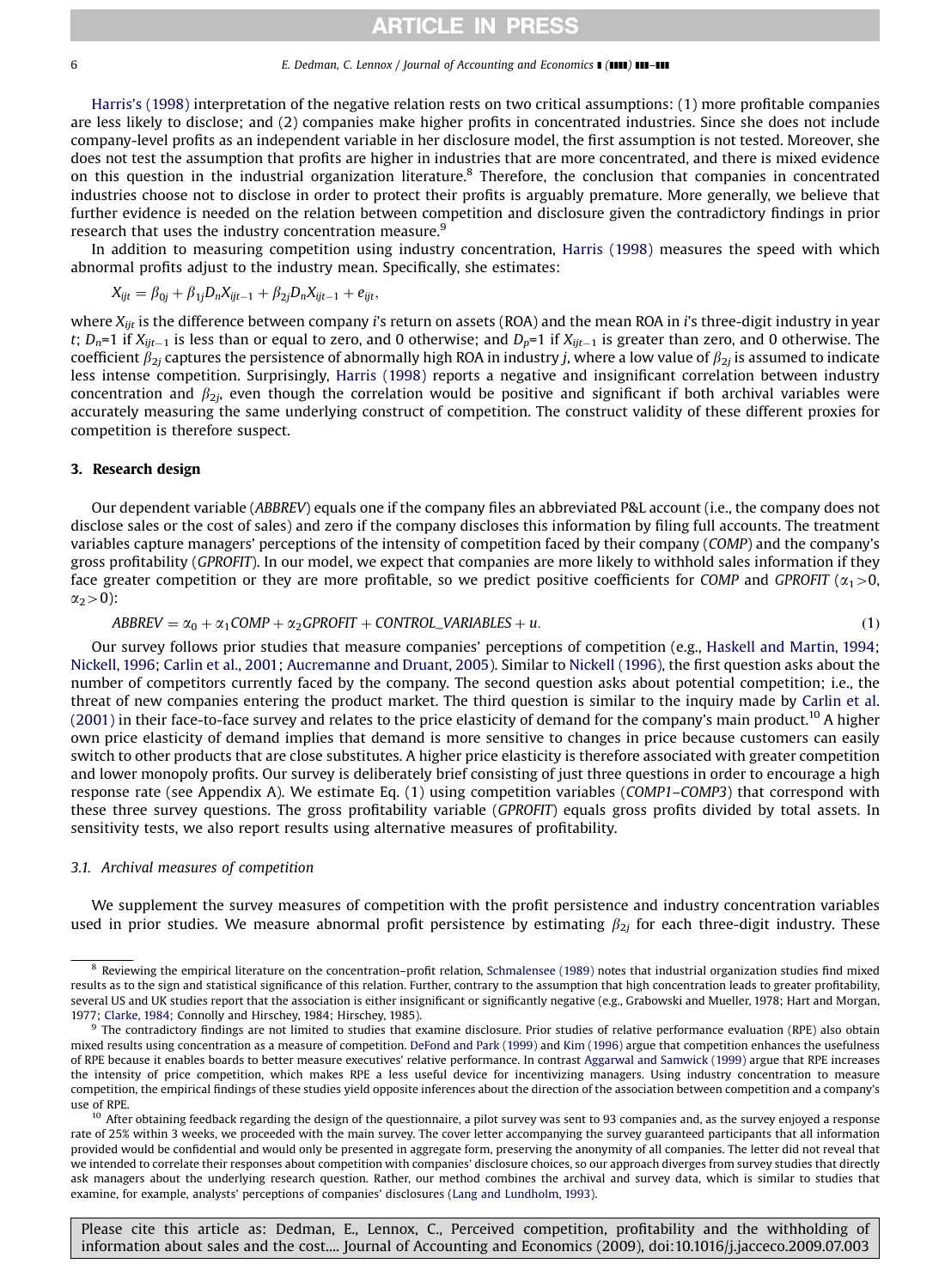regressions are estimated using the population of UK companies with data available from FAME (24,769 observations). The resulting industry measure of profit persistence is labeled PERSIST. Following [Harris \(1998\)](#page-19-0), we measure concentration using the Herfindahl index (HERF):

$$
HERF = \sum_{i=1}^{n} [s_i/S]^2,
$$

where  $s_i$  is the company i's sales, S the aggregate sales for all companies in i's industry,  $s_i/S$  the company i's market share, and *n* the number of companies in the industry.<sup>11</sup> Higher values of this ratio indicate greater concentration of sales within an industry, which is generally assumed to imply that the industry is less competitive.

#### 3.2. The company's information environment

Competitors may know a lot about their rivals even when information is not publicly disclosed. To the extent that rivals can accurately estimate a company's non-disclosed sales and costs, the decision to file full or abbreviated accounts would be inconsequential. We therefore posit that the incentive to withhold information depends on how much is already publicly known about the company. Prior work finds that approximately 68% of companies read the statutory accounts of their major competitors ([Collis et al., 2001](#page-19-0)). This suggests that competitors do in fact rely on the accounts filed at Companies House as an important source of information.

Even if a company withholds information from its accounts, more is likely to be known about the company if it is larger, older, and has long-term debt financing. We therefore control for these factors in our research design. Consistent with larger companies being better known, prior research finds a negative relation between company size and the withholding of proprietary information ([Ashbaugh et al., 1999](#page-19-0); [Chow and Wong-Boren, 1987](#page-19-0); [Lang and Lundholm, 1993](#page-19-0)). Similarly, we expect that larger companies are less likely to file abbreviated accounts. UK law defines a company's size in terms of sales, assets, and number of employees, but the sales variable is unavailable for companies that file abbreviated accounts. We therefore control for company size using the log of assets  $(Ln(ASSETS))$  and the log of (one plus) the number of employees (Ln(EMP)). A company's incentive to withhold information could also depend on its relative size within a given market since a company that is a ''major player'' may already be well known by competitors, reducing its incentive to file abbreviated accounts. The RELATIVE\_SIZE variable equals the total assets of company i divided by the aggregate total assets of all other companies in i's three-digit industry.

To control for the company's age (AGE), we use the log of the number of years since the company's incorporation. We do not form a prediction for the sign of the AGE coefficient due to two competing arguments. On one hand, older companies are better known [\(Diamond, 1989\)](#page-19-0) and their lower information asymmetry reduces the incentives of older companies to withhold information by filing abbreviated accounts. On the other hand, a company's longevity may be partially attributable to its success at hiding the idiosyncratic advantages that it holds over its rivals.

To control for a firm's long-term debt financing, we use the ratio of long-term debt to total liabilities (LTDEBT). Again, we do not predict the sign of the coefficient as there are two competing arguments. According to the first argument, companies have easier access to long-term debt finance if they have more established reputations because lenders are more willing to supply capital to companies that are known to be trustworthy ([Datta et al., 1999](#page-19-0)). In turn, more is publicly known about companies that have long-term debt and thus such companies would benefit less by withholding information from the public domain. On the other hand, the second argument suggests that long-term relationships between private companies and banks obviate the need for public disclosure because banks can obtain information from these companies directly, without the companies having to make the information available to the public ([Diamond, 1984](#page-19-0); [Fama, 1985](#page-19-0); [Petersen and](#page-20-0) [Rajan, 1994](#page-20-0)). In contrast, other types of creditors, such as suppliers rely on the accounts publicly filed at Companies House. According to this second argument, we expect that companies are more likely to file abbreviated accounts if a larger proportion of their liabilities is financed through long-term debt.

The company's decision to withhold information could also depend on the extent to which the industry is composed of homogeneous companies ([Berger and Hann, 2007](#page-19-0)). If gross profit margins are similar within a given industry, outsiders can more accurately estimate the components of gross profits using sales/cost of sales data from disclosing firms in the same industry, reducing an individual company's incentive to withhold this information. Accordingly, we expect that a company is more likely to file abbreviated accounts if there is greater heterogeneity of profits within that company's industry. We investigate this using  $\sigma$ (GPROFIT), which equals the standard deviation of gross profitability across all companies that operate within the three-digit industry of company i.

#### 3.3. Product diversification

The [DTI \(1995, p. 7\)](#page-19-0) states that the major benefit of filing abbreviated accounts ''particularly [for a company with a] single product, is that it makes much less information available to potential competitors''. According to this view, the

<sup>&</sup>lt;sup>11</sup> In untabulated tests, we also use a concentration ratio that captures the fraction of industry sales attributable to the four largest companies. This alternative measure of industry concentration is insignificant in every disclosure model that we estimate.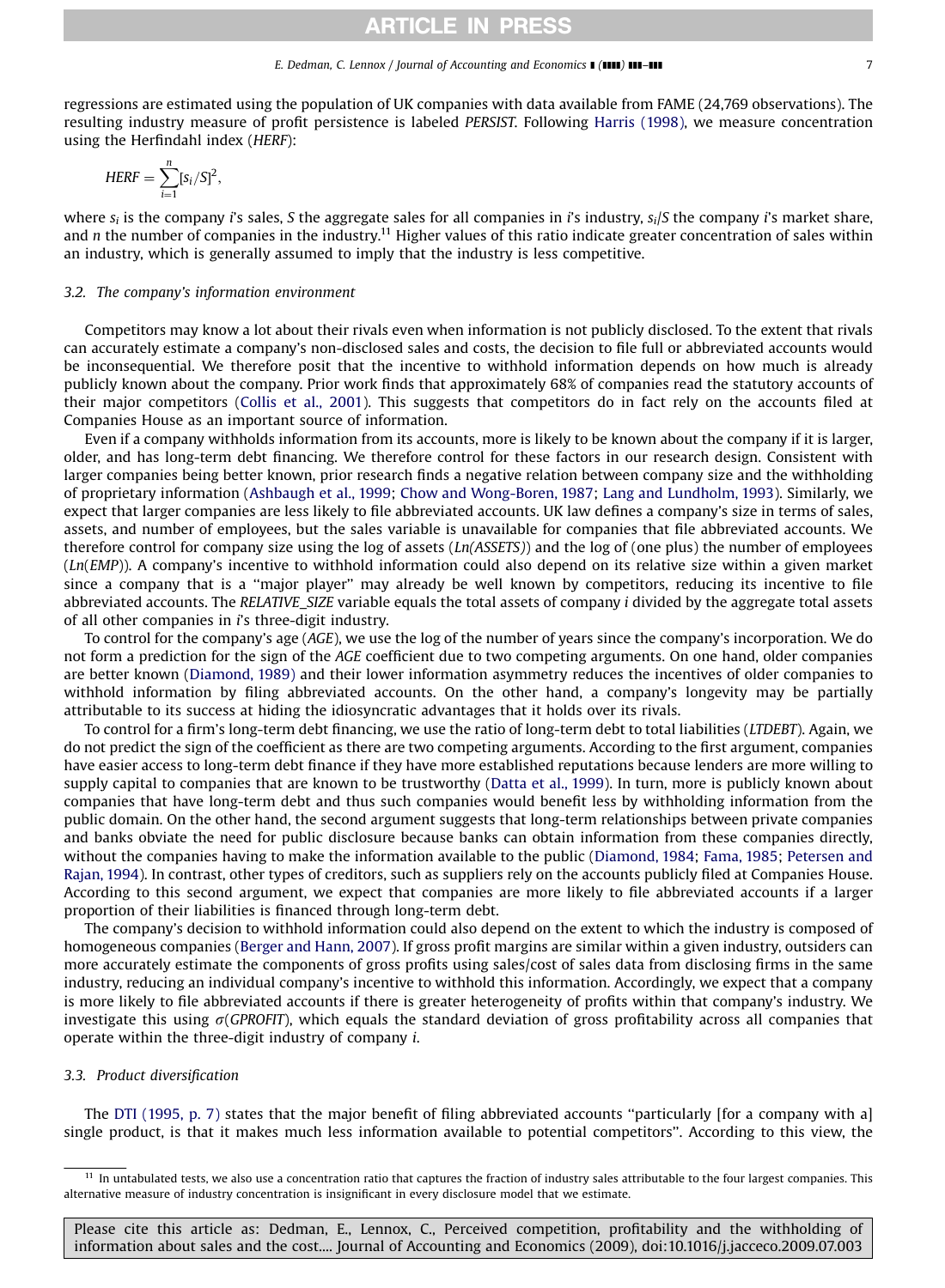#### 8 **E. Dedman, C. Lennox** / Journal of Accounting and Economics **[(1111) 111-111**

benefit of non-disclosure is greater for a company that sells a single product because disclosure would more strongly signal to competitors the cost and demand for that product. In a similar vein, [Hayes and Lundholm \(1996\)](#page-19-0) show that companies facing intense competition have stronger incentives to withhold detailed segment disclosures when the segments have more divergent operating results. Data limitations do not permit us to measure how many products a company manufactures, so we instead measure diversification using the number of three-digit SIC codes in which the company has operations (DIVERSE). We expect that less diversified companies have stronger incentives to file abbreviated accounts, which would translate into a negative coefficient on the DIVERSE variable.

#### 4. Descriptive statistics and univariate results

#### 4.1. The sample

We collect data from the FAME database, which contains a data field indicating whether the company filed abbreviated or full accounts in the most recent fiscal year. We restrict our sample to private companies whose primary activity is within manufacturing as there is substantial variation in production costs and sales volume among manufacturing companies, which helps to ensure that the information withheld from abbreviated accounts is commercially sensitive.

The definition of what constitutes a medium-sized company was changed for fiscal year-ends falling after January 29, 2004: the assets (sales) threshold was raised from £5.6 million (£11.2 million) to £11.4 million (£22.8 million), while the employee size threshold remained unchanged at 250.<sup>12</sup> As a result, some of the companies that were ineligible to file abbreviated accounts before January 2004 became eligible subsequently. According to [Collis and Jarvis \(2006\),](#page-19-0) some companies were not immediately aware of the change in the size thresholds, so they continued to file full accounts. Moreover, many formerly ineligible companies continued to provide full accounts because the earlier disclosures reduced the benefit of subsequently withholding information. We therefore conduct our tests on companies that were eligible to file abbreviated accounts under both the old and new size thresholds. To ensure that companies qualify as medium-sized under both sets of thresholds, we require that at least two of the following three conditions hold: (1) £5.6 million  $<$  sales  $\leq$ £11.2 million, (2) £2.8 million < assets  $\leq$ £5.6 million, and (3) 50 < employees  $\leq$ 250.

FAME reports the company's filing choice for the most recent financial statements only. Because of the size threshold changes, we restrict the sample to companies whose most recent fiscal year-ends are after January 29, 2004. The data were collected from FAME in 2006. Given the lag between the fiscal year-end date and the data becoming available on FAME, most sample companies have year-ends in 2004 or 2005. Of the 3197 companies in the final sample, 1569 have fiscal yearends in 2004, 1624 in 2005, and 4 in 2006, with one observation per company. None of these private companies approach the public capital market for funds during the 2-year period subsequent to their fiscal year-ends. Table 1 reports the industry composition and the filing choices for our sample. The overall frequency of filing abbreviated accounts is 54.1% and we find no major clustering of the filing choices by industry.

#### 4.2. The survey

The competition survey was mailed to all 3197 sample companies. We received 1010 full responses (8 companies provide partial responses to the three questions and are not included in the survey response sample), yielding a usable response rate of 31.6%, which exceeds most other survey studies.<sup>13</sup> We attribute the high response rate to the fact that the survey is brief, consisting of three simple questions. Since not all companies responded to the survey, we later include tests (reported in Section 5.4) that account for potential non-response bias.

Table 2 provides a breakdown of companies' responses to each of the three survey questions and the percentages of companies that file abbreviated accounts. The responses to questions 1–3 form our three competition variables (COMP1, COMP2, COMP3) and responses are scored such that higher levels of reported competition lead to higher scores on each COMP measure. Responses to question 1 reveal that many companies consider themselves to be in a competitive environment, with 777 (76.9%) claiming to have at least four competitors. Interestingly, the median company in our survey responds that it has between four and seven competitors. This is much lower than the median number of companies within the industry, which numbers 83 if we define industries using three-digit SIC codes and we treat only public and large private companies as competitors. The median number of competitors rises to 500 if we also include in each three-digit industry the small and medium-sized companies that have available sales data. Therefore, it appears that companies perceive their markets to be much narrower than SIC codes would imply, supporting the argument that industry-level variables such as concentration and profit persistence do not precisely capture managers' perceptions of competition.

The responses to question 2 show 697 (69.0%) companies perceive that they are operating under either a moderate (54.7%) or serious (14.4%) threat of entry. Answers to question 3 indicate that 564 companies (55.8%) believe sales would

<sup>&</sup>lt;sup>12</sup> The size definition was also changed for small companies on January 30, 2004: the assets (sales) threshold was raised from £1.4 million (£2.8 million) to £2.8 million (£5.6 million) and the employee threshold remained at 50.

<sup>&</sup>lt;sup>13</sup> [Trahan and Gitman \(1995\)](#page-20-0) receive replies from only 12% of the 700 recipients in their mail-based survey of Chief Financial Officers. In a survey of 700 UK manufacturing companies, [Nickell \(1996\)](#page-20-0) obtains 147 (21%) usable replies.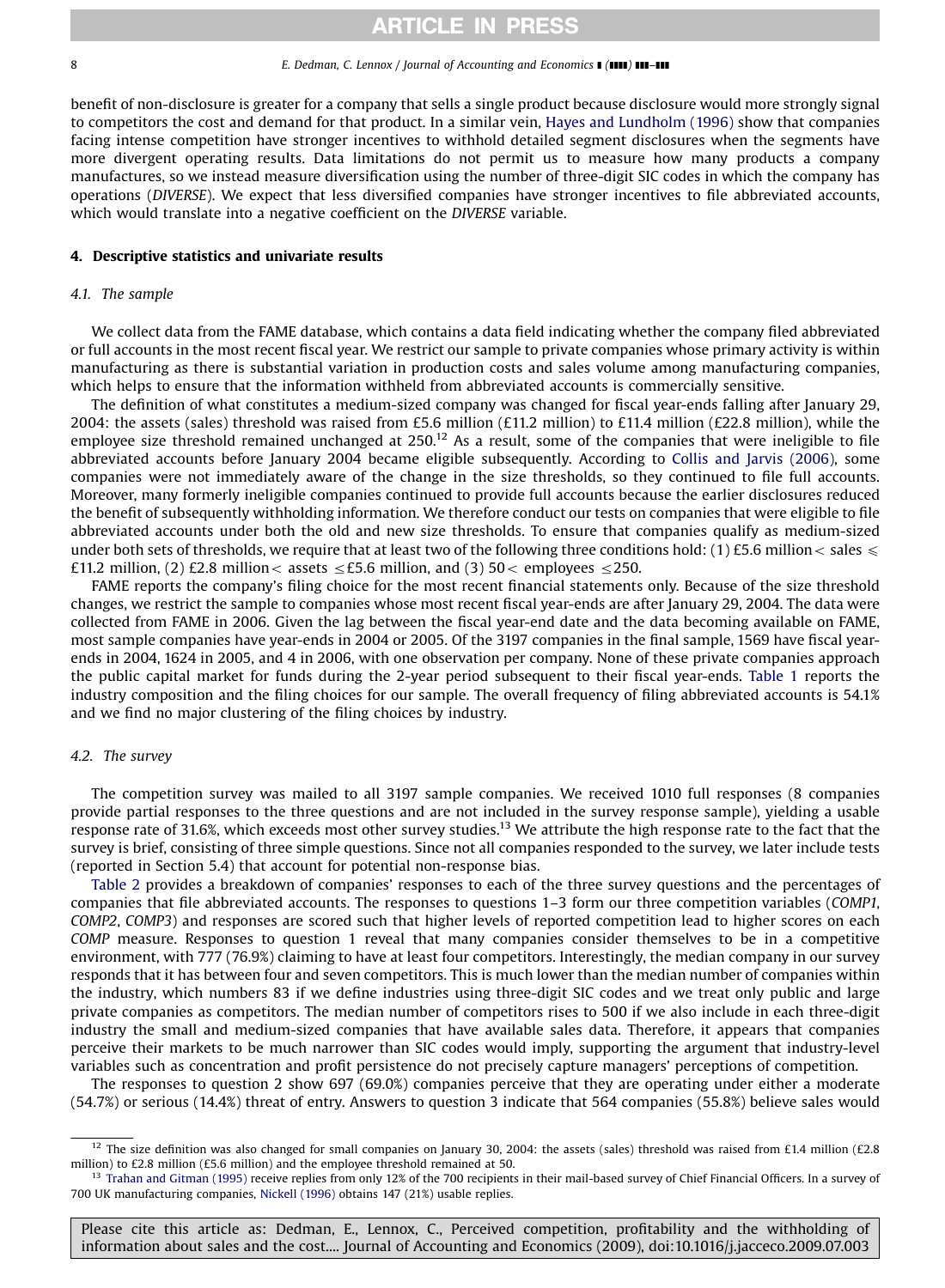#### E. Dedman, C. Lennox / Journal of Accounting and Economics **([IIII]) III–III** 99

#### Table 1

Industry composition and the filing choices of the sample companies.

| Primary SIC code | Industry descriptions                                         | Number of companies | Abbreviated accounts (%) |
|------------------|---------------------------------------------------------------|---------------------|--------------------------|
| 15               | Manufacture of food products and beverages                    | 277                 | 69.0                     |
| 16               | Manufacture of tobacco products                               | 3                   | 66.7                     |
| 17               | Manufacture of textiles                                       | 141                 | 56.7                     |
| 18               | Manufacture of wearing apparel; dressing and dyeing of fur    | 57                  | 63.2                     |
| 19               | Leather, luggage, handbags, saddles, harnesses and footwear   | 13                  | 38.5                     |
| 20               | Wood, wood products except furniture, straw materials         | 98                  | 64.3                     |
| 21               | Manufacture of paper and paper products                       | 103                 | 51.5                     |
| 22               | Publishing, printing and reproduction of recorded media       | 307                 | 43.0                     |
| 23               | Manufacture of coke, refined petroleum products, nuclear fuel | 5                   | 60.0                     |
| 24               | Manufacture of chemicals and chemical products                | 180                 | 55.0                     |
| 25               | Manufacture of rubber and plastic products                    | 193                 | 54.9                     |
| 26               | Manufacture of other non-metallic mineral products            | 85                  | 49.4                     |
| 27               | Manufacture of basic metals                                   | 86                  | 58.1                     |
| 28               | Manufacture of fabricated metal products, except machinery    | 552                 | 57.6                     |
| 29               | Manufacture of machinery not elsewhere classified             | 208                 | 55.3                     |
| 30               | Manufacture of office machines and computers                  | 25                  | 32.0                     |
| 31               | Manufacture of electrical machinery not elsewhere classified  | 156                 | 46.8                     |
| 32               | Radio, television and communication equipment                 | 85                  | 32.9                     |
| 33               | Medical, precision and optical instruments, watches, clocks   | 97                  | 34.0                     |
| 34               | Manufacture of motor vehicles, trailers and semi-trailers     | 58                  | 51.7                     |
| 35               | Manufacture of other transport equipment                      | 51                  | 45.1                     |
| 36               | Manufacture of furniture                                      | 399                 | 56.1                     |
| 37               | Recycling                                                     | 18                  | 77.8                     |
|                  | Total                                                         | 3197                | 54.1                     |

#### Table 2

Answers to questions 1–3 from the 1010 companies that responded to the competition survey.

|                                                                                                                                                                                                                                                                    |                  | No. of companies Abbreviated accounts (%) |  |  |  |  |  |  |
|--------------------------------------------------------------------------------------------------------------------------------------------------------------------------------------------------------------------------------------------------------------------|------------------|-------------------------------------------|--|--|--|--|--|--|
| Q1: "Thinking of your firm's major product line in the domestic market, how many competitors do you currently face?" (COMP1)                                                                                                                                       |                  |                                           |  |  |  |  |  |  |
| 1. Zero competitors                                                                                                                                                                                                                                                | 5                | 40.0                                      |  |  |  |  |  |  |
| 2. One to three competitors                                                                                                                                                                                                                                        | 228              | 47.8                                      |  |  |  |  |  |  |
| 3. Four to seven competitors                                                                                                                                                                                                                                       | 320              | 58.1                                      |  |  |  |  |  |  |
| 4. Eight or more competitors                                                                                                                                                                                                                                       | 457              | 60.8                                      |  |  |  |  |  |  |
| Total                                                                                                                                                                                                                                                              | 1010             |                                           |  |  |  |  |  |  |
| Pearson $\chi^2$ test for independence between COMP1 and the filing of abbreviated accounts                                                                                                                                                                        | $\gamma^2$ =11.3 | $p$ -Value=0.01                           |  |  |  |  |  |  |
| Q2: "With respect to your main product line, how great is the threat of competition from companies not currently operating in that market?" (COMP2)                                                                                                                |                  |                                           |  |  |  |  |  |  |
| 1. Low – it would be very difficult for new companies to enter the market                                                                                                                                                                                          | 313              | 51.4                                      |  |  |  |  |  |  |
| 2. Moderate – there are companies who could enter the market but there would be some entry costs                                                                                                                                                                   | 552              | 57.8                                      |  |  |  |  |  |  |
| 3. Serious – new companies could enter our main product market very easily                                                                                                                                                                                         | 145              | 65.5                                      |  |  |  |  |  |  |
| Total                                                                                                                                                                                                                                                              | 1,010            |                                           |  |  |  |  |  |  |
| Pearson $\chi^2$ test for independence between COMP2 and the filing of abbreviated accounts                                                                                                                                                                        | $\gamma^2 = 8.4$ | $p$ -Value=0.01                           |  |  |  |  |  |  |
| Q3: "If you were to raise prices of your main product line 10% above their current level (after allowing for any inflation and assuming that your competitors<br>maintained their current prices), which of the following would best describe the result?" (COMP3) |                  |                                           |  |  |  |  |  |  |
| 1. No change in sales                                                                                                                                                                                                                                              | 24               | 33.3                                      |  |  |  |  |  |  |
| 2. Sales would fall slightly                                                                                                                                                                                                                                       | 209              | 46.9                                      |  |  |  |  |  |  |
| 3. Sales would fall a lot                                                                                                                                                                                                                                          | 564              | 58.9                                      |  |  |  |  |  |  |
| 4. Most sales would be lost                                                                                                                                                                                                                                        | 213              | 64.3                                      |  |  |  |  |  |  |
| Total                                                                                                                                                                                                                                                              | 1010             |                                           |  |  |  |  |  |  |
| Pearson $\chi^2$ test for independence between COMP3 and the filing of abbreviated accounts                                                                                                                                                                        | $\gamma^2$ =19.6 | $p$ -Value=0.00                           |  |  |  |  |  |  |

fall a lot if they raised their prices by 10%, with 213 respondents (21.1%) anticipating the loss of most sales as a result of such a price rise. However, there is considerable heterogeneity in our sample with respect to all three measures of competition.

Consistent with competition motivating companies to withhold information, Table 2 reveals significant positive associations between our three survey variables and the decision to file abbreviated accounts. To illustrate, abbreviated accounts are filed by 40.0% of companies that say they have no competitors, by 47.8% of companies with 1–3 rivals, 58.1% of companies with 4–7 competitors, and 60.8% of companies with at least eight rivals (COMP1). Similarly, Table 2 documents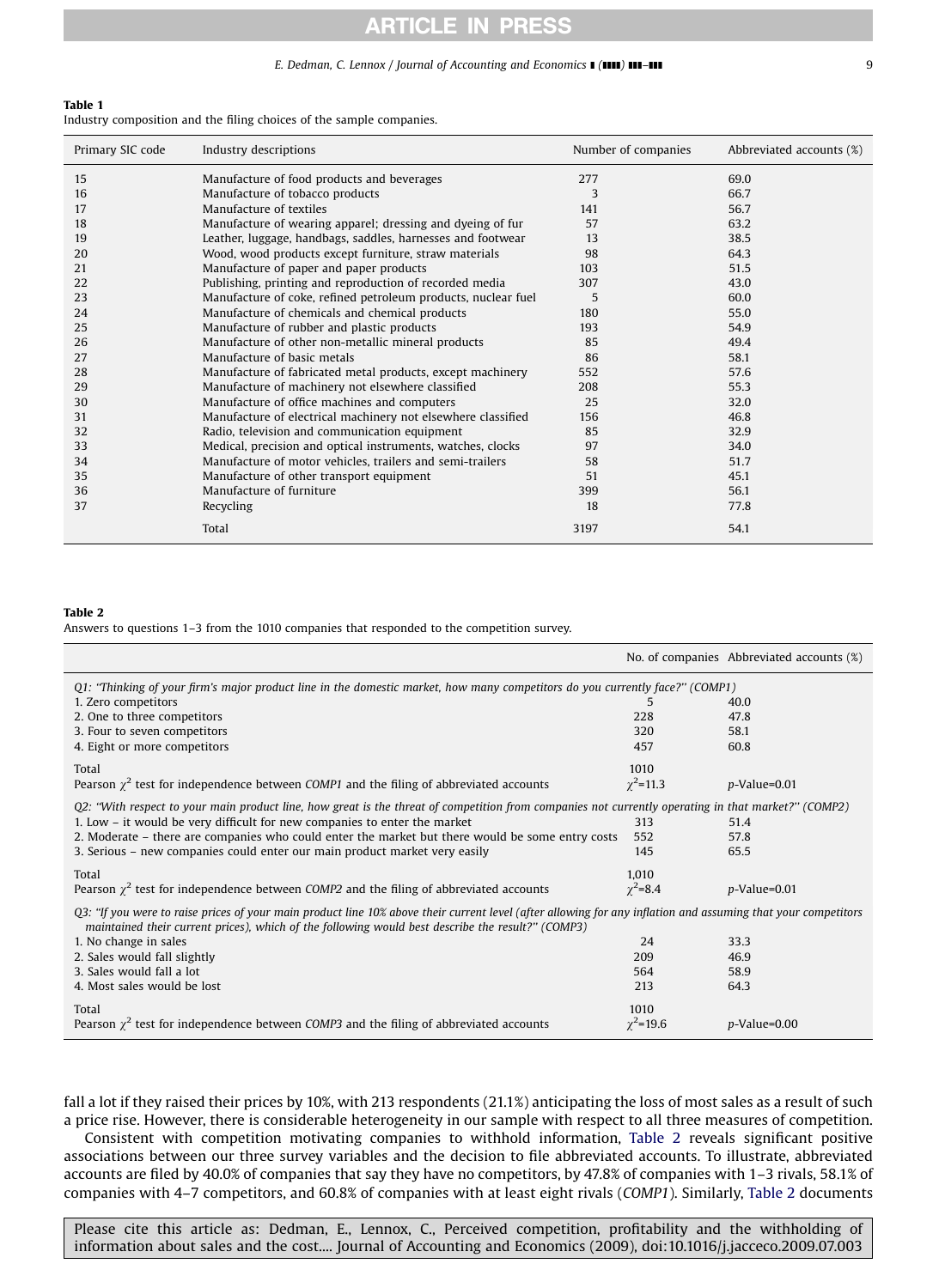#### 10 **E. Dedman, C. Lennox** / Journal of Accounting and Economics **[(1111) 111-111**

#### Table 3

Mean values for the independent variables among companies that disclose abbreviated or full P&L accounts.

|                      | Abbreviated P&L accounts (ABBREV=1)<br>(1) | Full P&L accounts (ABBREV=0)<br>(2) | t-Statistics for differences in means<br>$(1)-(2)$ |
|----------------------|--------------------------------------------|-------------------------------------|----------------------------------------------------|
| COMP1                | 3.287                                      | 3.124                               | $3.19***$                                          |
| COMP <sub>2</sub>    | 1.885                                      | 1.766                               | $2.90***$                                          |
| COMP3                | 3.040                                      | 2.846                               | $4.31***$                                          |
| <b>GPROFIT</b>       | 0.500                                      | 0.447                               | $2.76***$                                          |
| <b>PERSIST</b>       | 0.656                                      | 0.628                               | 1.62                                               |
| <b>HERF</b>          | 0.163                                      | 0.197                               | $-2.18***$                                         |
| Ln(EMP)              | 4.145                                      | 4.508                               | $-6.85***$                                         |
| Ln(ASSETS)           | 8.362                                      | 8.535                               | $-5.50***$                                         |
| <b>RELATIVE SIZE</b> | 0.002                                      | 0.002                               | 0.01                                               |
| AGE                  | 3.150                                      | 3.110                               | 0.78                                               |
| <b>LTDEBT</b>        | 0.130                                      | 0.115                               | 1.40                                               |
| $\sigma$ (GPROFIT)   | 0.301                                      | 0.303                               | $-0.56$                                            |
| <b>DIVERSE</b>       | 1.363                                      | 1.375                               | $-0.22$                                            |
| Observations         | 575                                        | 435                                 |                                                    |

\*\*\*Statistically significant at the 1% level (two-tailed). \*\*Statistically significant at the 5% level (two-tailed). \*Statistically significant at the 10% level (twotailed).

ABBREV=one if the company files an abbreviated P&L account (i.e., the company does not disclose sales); zero if the company files a full P&L account (the company does disclose sales). COMP1=the firm's response to the survey question: ''Thinking of your firm's major product line in the domestic market, how many competitors do you currently face?'' 1=zero competitors, 2=1–3 competitors, 3=4–7 competitors, 4=eight or more competitors. COMP2=the firm's response to the survey question: ''With respect to your main product line, how great is the threat of competition from companies not currently operating in that market?'' 1=low – it would be very difficult for new companies to enter the market, 2=moderate – there are companies who could enter the market but there would be some entry costs, 3=serious – new companies could enter our main product market very easily. COMP3=the firm's response to the survey question: ''If you were to raise prices of your main product line 10% above their current level (after allowing for any inflation and assuming that your competitors maintained their current prices), which of the following would best describe the result?'' 1=no change in sales, 2=sales would fall slightly, 3=sales would fall a lot, 4=most sales would be lost. GPROFIT=gross profit divided by total assets. PERSIST=an estimate of the speed of abnormal profit adjustment in the firm's three-digit industry. HERF=Herfindahl index of concentration in the firm's three-digit industry, or $\Sigma_{i=1}^n [s_i/S]^2$ , where  $s_i$  is the company i's sales, S the sum of sales for all companies in i's three-digit industry,  $s_i/S$  the company i's market share, n the number of companies in the industry. Ln(ASSETS)=log of total assets. RELATIVE\_SIZE=total assets of company i divided by the aggregate total assets of all companies within company i's three-digit industry. AGE=log of the number of years since the firm's incorporation. LTDEBT=long-term debt divided by total liabilities.  $\sigma$ (GPROFIT)=standard deviation of gross profitability within company i's three-digit industry. DIVERSE=the number of three-digit industry sectors in which the company has operations.

positive monotonic associations between the other competition variables (COMP2 and COMP3) and companies' decisions to withhold sales information, and in each case we reject the null hypothesis of no relation at the 1% level.

#### 4.3. Univariate tests

Except for the diversification variable, which does not present statistical problems of outliers, we winsorize all the continuous variables at the 1st and 99th percentiles. Table 3 reports the mean values of the variables for companies that file abbreviated or full accounts. The results for COMP1 indicate that companies are significantly more likely to file abbreviated accounts if they have more current competitors (t-statistic=3.19), consistent with perceived competition discouraging disclosure. In addition, companies facing a greater apparent threat of entry are more likely to file abbreviated accounts (tstatistic=2.90). Companies that perceive a high price elasticity of demand (COMP3) are more likely to conceal information about their sales and cost of sales (t-statistic=4.31). Consistent with profitable companies providing minimal disclosures, we also find that companies are significantly more likely to file abbreviated accounts if gross profitability is higher (tstatistic=2.76).

Interestingly, companies' filing choices are not significantly associated with the profit persistence proxy for competition (PERSIST). On the other hand, the Herfindahl index (HERF) suggests that companies in less concentrated industries are more likely to file abbreviated accounts (t-statistic=-2.18). Consistent with larger companies being better known, we find that the two company size variables ( $Ln(EMP)$  and  $Ln(ASSETS)$ ) are negatively and significantly associated with the filing of abbreviated accounts. The remaining control variables (RELATIVE\_SIZE, AGE, LTDEBT,  $\sigma$ (GPROFIT), and DIVERSE) are statistically insignificant in Table 3.

#### 4.4. Pair-wise correlations

A correlation matrix (Table 4) reveals that the survey variables (COMP1, COMP2, and COMP3) are positively and significantly correlated, though the correlations are not very large (0.26, 0.23, 0.16). These variables seem to capture different but related facets of competition, as understood by managers. The correlation between profitability (GPROFIT) and the survey measure of the threat of entry (COMP2) is positive (0.08) and statistically significant (p-value=0.01). This is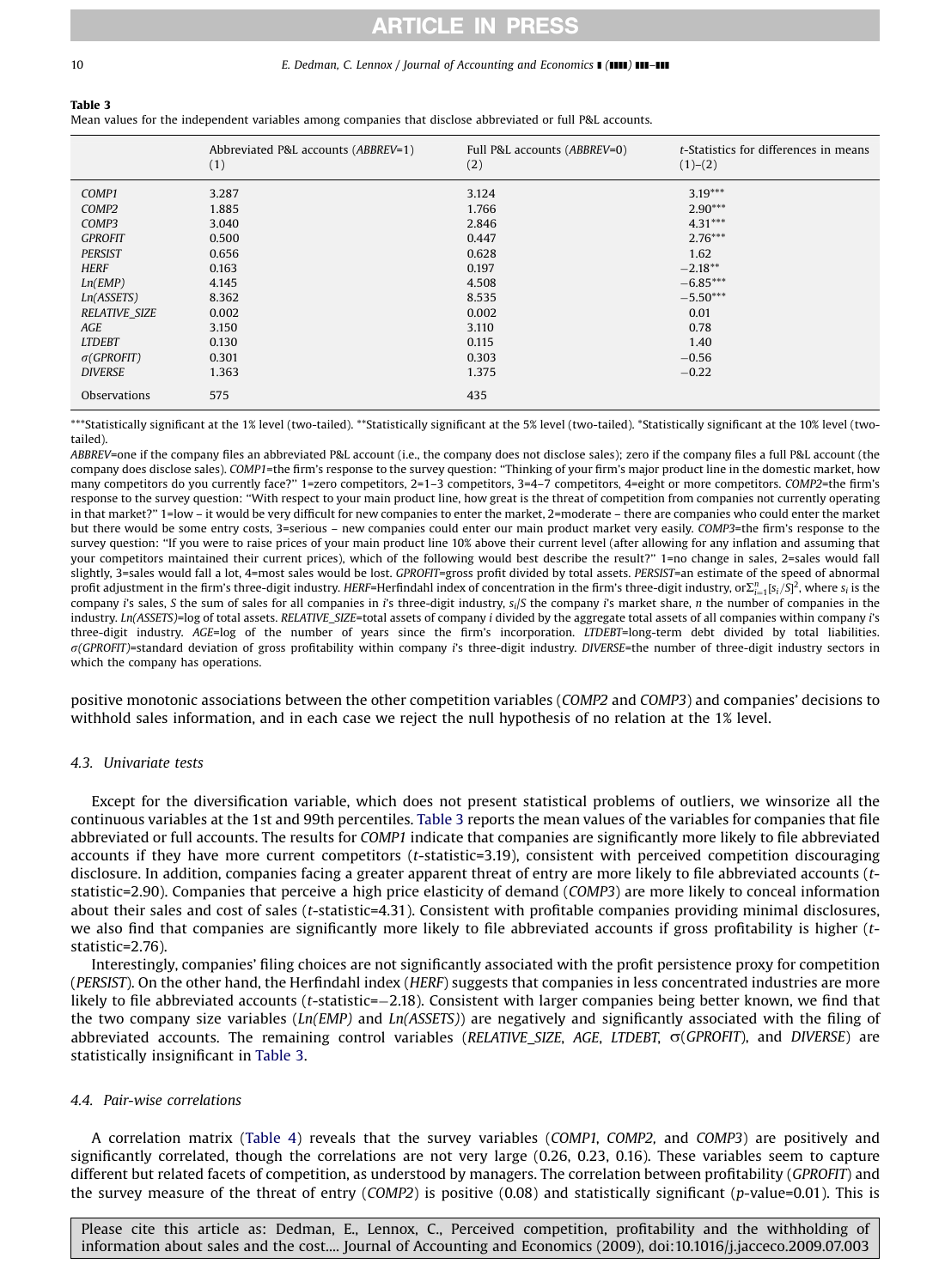#### E. Dedman, C. Lennox / Journal of Accounting and Economics ] (]]]]) ]]]–]]] 11

#### Table 4

Correlation matrix for the independent variables (two-tailed p-values are in parentheses).

|                  | 1.      | 2.      | 3.      | 4.      | 5.      | 6.      | 7.      | 8.      | 9.      | 10.     | 11.     | 12.    |
|------------------|---------|---------|---------|---------|---------|---------|---------|---------|---------|---------|---------|--------|
| 1. COMP1         | 1.00    |         |         |         |         |         |         |         |         |         |         |        |
|                  | (.)     |         |         |         |         |         |         |         |         |         |         |        |
| 2. COMP2         | 0.26    | 1.00    |         |         |         |         |         |         |         |         |         |        |
|                  | (0.00)  | (.)     |         |         |         |         |         |         |         |         |         |        |
| 3. COMP3         | 0.23    | 0.16    | 1.00    |         |         |         |         |         |         |         |         |        |
|                  | (0.00)  | (0.00)  | (.)     |         |         |         |         |         |         |         |         |        |
| 4. GPROFIT       | 0.05    | 0.08    | $-0.06$ | 1.00    |         |         |         |         |         |         |         |        |
|                  | (0.12)  | (0.01)  | (0.04)  | (.)     |         |         |         |         |         |         |         |        |
| 5. PERSIST       | $-0.01$ | $-0.01$ | 0.01    | $-0.06$ | 1.00    |         |         |         |         |         |         |        |
|                  | (0.86)  | (0.80)  | (0.82)  | (0.06)  | (.)     |         |         |         |         |         |         |        |
| 6. HERF          | $-0.04$ | 0.01    | $-0.09$ | 0.00    | $-0.02$ | 1.00    |         |         |         |         |         |        |
|                  | (0.18)  | (0.64)  | (0.00)  | (0.99)  | (0.48)  | (.)     |         |         |         |         |         |        |
| $7.$ Ln(EMP)     | 0.02    | 0.01    | 0.04    | 0.11    | $-0.03$ | $-0.02$ | 1.00    |         |         |         |         |        |
|                  | (0.56)  | (0.82)  | (0.25)  | (0.00)  | (0.31)  | (0.60)  | (.)     |         |         |         |         |        |
| 8. Ln(ASSETS)    | $-0.07$ | $-0.08$ | $-0.05$ | $-0.34$ | 0.06    | 0.07    | 0.35    | 1.00    |         |         |         |        |
|                  | (0.02)  | (0.01)  | (0.13)  | (0.00)  | (0.07)  | (0.02)  | (0.00)  | (.)     |         |         |         |        |
| 9. RELATIVE_SIZE | 0.02    | 0.06    | 0.03    | $-0.06$ | $-0.08$ | 0.12    | 0.04    | 0.12    | 1.00    |         |         |        |
|                  | (0.44)  | (0.07)  | (0.39)  | (0.07)  | (0.01)  | (0.00)  | (0.19)  | (0.00)  | (.)     |         |         |        |
| 10. AGE          | 0.04    | $-0.02$ | $-0.00$ | $-0.03$ | 0.03    | 0.01    | 0.10    | 0.14    | 0.01    | 1.00    |         |        |
|                  | (0.19)  | (0.50)  | (0.88)  | (0.36)  | (0.32)  | (0.71)  | (0.00)  | (0.00)  | (0.68)  | (.)     |         |        |
| 11. LTDEBT       | 0.04    | 0.02    | 0.03    | $-0.15$ | 0.05    | $-0.05$ | 0.05    | 0.13    | 0.01    | $-0.05$ | 1.00    |        |
|                  | (0.24)  | (0.57)  | (0.30)  | (0.00)  | (0.11)  | (0.12)  | (0.09)  | (0.00)  | (0.65)  | (0.14)  | (.)     |        |
| 12. $σ(GPROFIT)$ | 0.02    | 0.04    | $-0.05$ | 0.16    | $-0.14$ | $-0.09$ | 0.04    | 0.01    | 0.00    | $-0.05$ | $-0.03$ | 1.00   |
|                  | (0.62)  | (0.18)  | (0.13)  | (0.00)  | (0.00)  | (0.00)  | (0.24)  | (0.73)  | (0.97)  | (0.11)  | (0.28)  | (.)    |
| 13. DIVERSE      | 0.01    | 0.06    | $-0.06$ | $-0.03$ | $-0.01$ | 0.04    | $-0.11$ | $-0.03$ | $-0.01$ | 0.08    | $-0.01$ | 0.02   |
|                  | (0.66)  | (0.04)  | (0.05)  | (0.42)  | (0.79)  | (0.21)  | (0.00)  | (0.38)  | (0.71)  | (0.01)  | (0.74)  | (0.50) |
|                  |         |         |         |         |         |         |         |         |         |         |         |        |

COMP1=the firm's response to the survey question: ''Thinking of your firm's major product line in the domestic market, how many competitors do you currently face?'' 1=zero competitors, 2=1–3 competitors, 3=4–7 competitors, 4=eight or more competitors. COMP2=the firm's response to the survey question: ''With respect to your main product line, how great is the threat of competition from companies not currently operating in that market?'' 1=low – it would be very difficult for new companies to enter the market, 2=moderate – there are companies who could enter the market but there would be some entry costs, 3=serious – new companies could enter our main product market very easily. COMP3=the firm's response to the survey question: "If you were to raise prices of your main product line 10% above their current level (after allowing for any inflation and assuming that your competitors maintained their current prices), which of the following would best describe the result?" 1=no change in sales, 2=sales would fall slightly, 3=sales would fall a lot, 4=most sales would be lost. GPROFIT=gross profit divided by total assets. PERSIST=an estimate of the speed of abnormal profit adjustment in the firm's three-digit industry. HERF=Herfindahl index of concentration in the firm's three-digit industry, or  $\Sigma_{i=1}^n [s_i/S]^2,$  where  $s_i$  is the company i's sales, S the sum of sales for all companies in i's three-digit industry, s<sub>i</sub>/S the company i's market share, n the number of companies in the industry. Ln(EMP)=log of (one plus) the number of employees. Ln(ASSETS)=log of total assets. RELATIVE\_SIZE=total assets of company *i* divided by the aggregate total assets of all companies within company i's three-digit industry. AGE=log of the number of years since the firm's incorporation. LTDEBT=long-term debt divided by total liabilities.  $\sigma$ (GPROFIT)=standard deviation of gross profitability within company i's three-digit industry. DIVERSE=number of three-digit industry sectors in which the company has operations.

consistent with the contestable markets hypothesis, according to which high profits increase the threat of entry into the company's market [\(Baumol et al., 1982\)](#page-19-0).

The relation between profitability (GPROFIT) and the own price elasticity of demand reported by managers (COMP3) is negative (-0.06) and significant (p-value=0.04), which supports the theoretical prediction that a company makes smaller profits if demand is more price elastic. In our sample, higher profits increase the perceived threat of competition from new rivals entering the market, which is consistent with the arguments made by the contestable markets school [\(Baumol et al.,](#page-19-0) [1982\)](#page-19-0). Accordingly, researchers need to recognize that high profits are not necessarily indicative of uncompetitive product markets.

As a check on the validity of the survey variables, we investigate whether a company's responses to the survey questions are corroborated by the responses of other companies operating in the same industry. For each company i, we calculate the average response of all other companies in i's three-digit industry, which we label AV\_COMP1, AV\_COMP2, and AV\_COMP3, respectively. Consistent with the survey responses measuring competition, we find significantly positive associations between the COMP and AVCOMP variables. For example, the correlation between COMP1 and AV\_COMP1 is  $+0.16$  and significant at less than the 1% level, implying that company *i* is more likely to perceive a high number of competitors if all other companies in the same industry also perceive a high number. Similarly, the correlations are positive and significant at less than the 1% level for the other two survey questions (the correlation between COMP2 and AV\_COMP2 is  $+0.13$  and the correlation between COMP3 and AV\_COMP3 is  $+0.12$ ). The significant positive correlations between the survey responses of a given company and the responses of other companies in the same industry indicate that managers' self-reported perceptions of competition corroborate each other. Although the correlations are fairly small, this is helpful in mitigating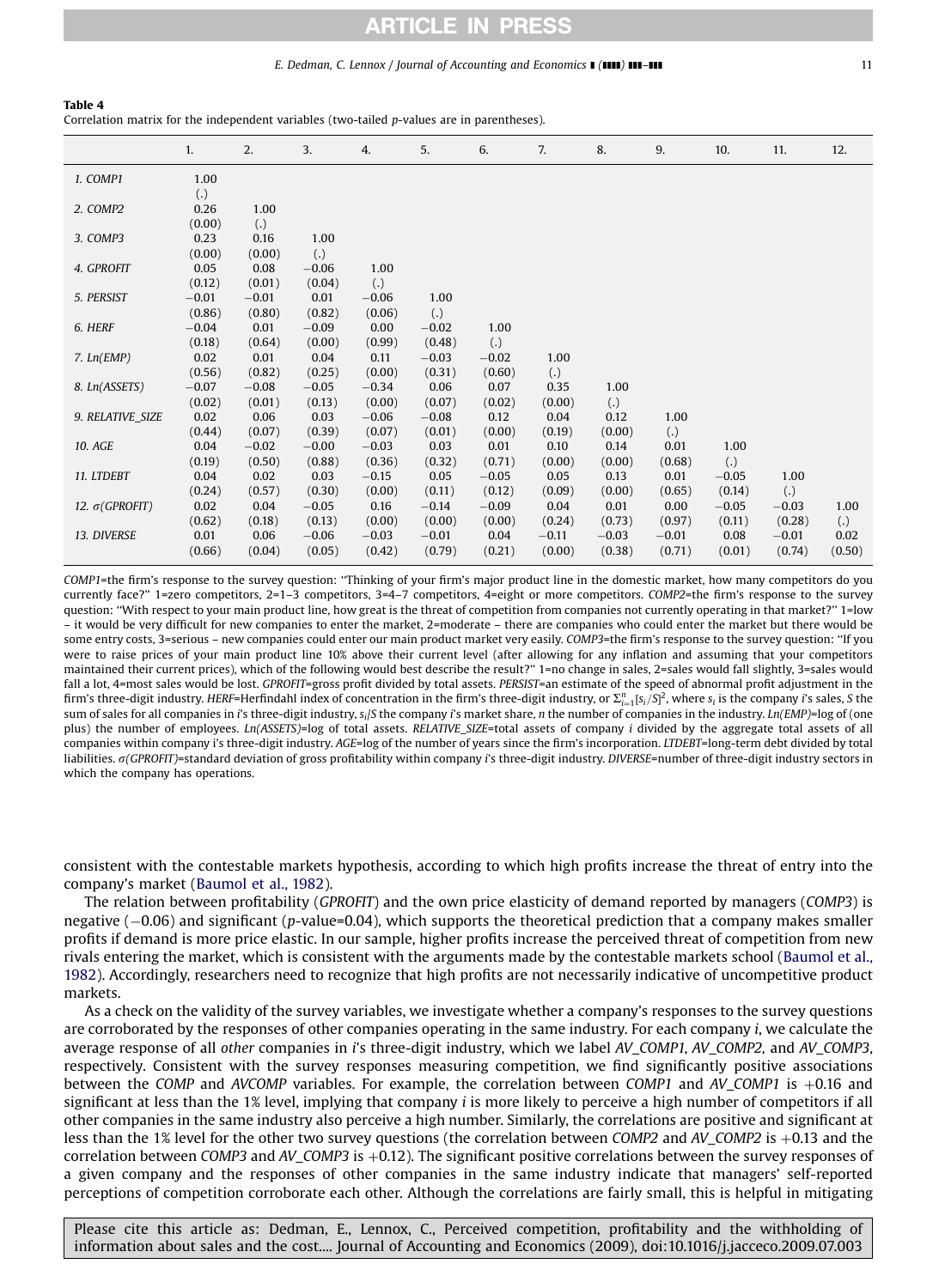the concern that the survey variables might simply reflect idiosyncratic firm-specific or manager-specific characteristics such as paranoia.<sup>14</sup>

In Table 4, the industry concentration variable (HERF) is negatively associated with the reported number of existing competitors (COMP1) and the price elasticity of demand (COMP3). These negative associations indicate that managers operating in concentrated markets believe that they have fewer competitors and understand their demand curves to be less price elastic. While these findings suggest that higher concentration is associated with lower competition (as proxied by COMP1 and COMP3), it should be noted that the correlations are small in economic magnitude and the levels of statistical significance are mixed. Moreover, industry concentration is insignificantly associated with the perceived threat of competition from new entrants (COMP2). Further, the profitability variable (GPROFIT) is insignificantly correlated with the Herfindahl measure of concentration (HERF). This is consistent with the industrial organization literature, which reports mixed and weak results regarding the association between profits and industry concentration ([Bresnahan, 1989](#page-19-0)). Overall, these findings suggest that industry concentration alone may not be an adequate proxy for competition.

Profit persistence (PERSIST) is uncorrelated with industry concentration and we also find that PERSIST is orthogonal to managers' perceptions of competition (COMP1, COMP2, COMP3). This is inconsistent with the profit persistence variable being a reliable measure of competition. In addition, there is a negative correlation between gross profitability, which is measured at the company level, and profit persistence, which is measured at the industry-level. Therefore, the profit persistence variable (PERSIST) is not a valid surrogate for profitability at the company level, contrary to the untested assumption in [Harris \(1998\)](#page-19-0).

The other correlations in Table 4 are plausible. For example, size  $(Ln(EMP), Ln(ASSETS))$  is significantly positively correlated with the company's age (correlation coefficients=0.10, 0.14), and companies with greater assets-in-place (Ln(ASSETS)) have a higher proportion of their liabilities financed through long-term debt (LTDEBT) (correlation coefficient=0.13), which is consistent with an extensive finance literature on the determinants of corporate borrowing ([Myers, 1977](#page-20-0)).

#### 5. Main results

#### 5.1. Competition and the decision to withhold sales information

Table 5 reports the results of probit regressions examining the company's decision to file abbreviated, rather than full, accounts (ABBREV). Columns (1)–(3) show that the three survey measures of competition (COMP1-3) are positively and significantly associated with the filing of abbreviated accounts (z-statistics=2.76, 2.87, 4.53), consistent with the notion that managers will choose to withhold proprietary information if they consider their market to be highly competitive.

To assess the economic significance of these results, we estimate the predicted probability of filing abbreviated accounts for alternative values of the survey variables, with the other independent variables evaluated at their means. Using the coefficient estimates in column (1), the mean probability of filing abbreviated accounts is predicted to be 44.5% if companies state that they have no current competitors (COMP1=1), rising to  $61.2\%$  if companies have eight or more competitors (COMP1=4). In the second model, the probability rises from 50.9% when the threat of entry appears to be low (COMP2=1) to 61.2% when the threat of entry is serious (COMP2=3). When COMP3=1, the mean probability of filing abbreviated accounts is only 36.7% but this rises to 67.34% if managers believe that most sales would be lost as a result of a 10% price rise (COMP3=4). Therefore, the association between perceived competition and disclosure is economically large in addition to being statistically significant.<sup>15</sup>

In contrast to the survey measures of competition, which are highly significant predictors of the decision to file abbreviated accounts, the results are insignificant in Table 5 for the profit persistence measure of competition (PERSIST). The Herfindahl (HERF) coefficients are negative and significant at the 10% or 5% levels, which is consistent with the evidence in [Verrecchia and Weber \(2006\)](#page-20-0) that companies in less concentrated industries are more likely to withhold information. However, in untabulated tests, we find that the four-firm concentration ratio is not statistically significant when it is used as an alternative measure of concentration. Moreover, as shown below, the results for the Herfindahl are not robust when the disclosure models are estimated on the full sample. These mixed results are not surprising given our evidence that the archival variables do not strongly correlate with managers' perceptions of competition (Table 4).

An important difference between the survey and archival variables is that the former are measured at the level of the company while the latter are measured at the industry-level. Clearly, competition at the industry-level is not the same as

<sup>&</sup>lt;sup>14</sup> We also find significant positive correlations between a company's response and the responses of other companies in the same industry if we use 2 or 4 digit SIC codes.

<sup>&</sup>lt;sup>15</sup> As shown in Table 2, 24 companies claim that a 10% increase in price would not lower their sales, which is surprising because profit-maximizing behavior requires that companies face negatively-sloped rather than vertical demand functions. One explanation is that these companies are maximizing the wealth of controlling shareholders rather than the wealth of all shareholders (e.g., selling goods cheaply to another company where one shareholder controls both companies). An alternative explanation is that these companies' responses reflect the expected short-term impact of a price rise and the companies are maximizing long-term value. Since the rationale for the responses of these 24 companies is unclear, we re-estimate the models in Table 5 after dropping them from the sample. We continue to find significant positive coefficients for the three competition variables (z-statistics=2.68, 2.73, 3.97) and for profitability (the z-statistics range from 2.32 to 2.92).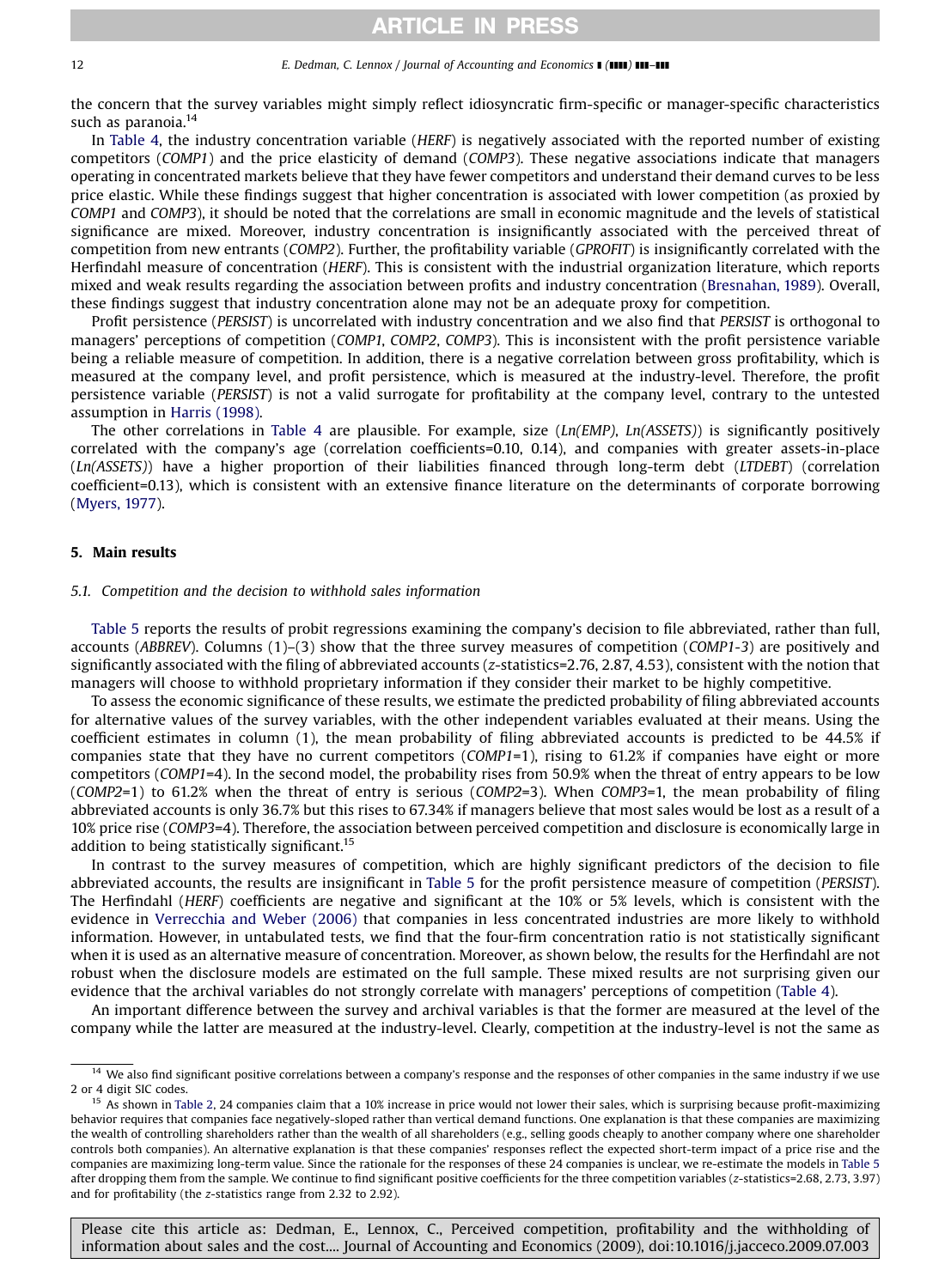#### Table 5

Determinants of the company's decision to withhold information from the public domain about its sales and the cost of sales (the dependent variable is ABBREV).

|                               | Expected sign            | (1)<br>Coefft.<br>$(z-stat.)$ | (2)<br>Coefft.<br>$(z-stat.)$ | (3)<br>Coefft.<br>$(z-stat.)$ | (4)<br>Coefft.<br>$(z$ -stat.) | (5)<br>Coefft.<br>$(z-stat.)$ |
|-------------------------------|--------------------------|-------------------------------|-------------------------------|-------------------------------|--------------------------------|-------------------------------|
| COMP1                         | $^{+}$                   | 0.14<br>$(2.76)$ ***          |                               |                               |                                |                               |
| COMP2                         |                          |                               | 0.18<br>$(2.87)$ ***          |                               |                                |                               |
| COMP3                         | $^{+}$                   |                               |                               | 0.26<br>$(4.53)$ ***          |                                |                               |
| COMP                          | $^{+}$                   |                               |                               |                               | 0.13<br>$(4.77)$ ***           |                               |
| COMP-INDCOMP                  | $^{+}$                   |                               |                               |                               |                                | 0.13<br>$(4.38)$ ***          |
| <b>INDCOMP</b>                | $^{+}$                   |                               |                               |                               |                                | 0.14<br>$(2.00)$ **           |
| <b>PERSIST</b>                | $\overline{\mathcal{L}}$ | 0.24<br>(1.58)                | 0.24<br>(1.57)                | 0.25<br>(1.62)                | 0.25<br>(1.59)                 | 0.25<br>(1.60)                |
| <b>HERF</b>                   | $\overline{\phantom{a}}$ | $-0.35$<br>$(-2.07)$ **       | $-0.37$<br>$(-2.23)$ **       | $-0.30$<br>$(-1.83)^*$        | $-0.33$<br>$(-1.95)^{*}$       | $-0.32$<br>$(-1.92)^{*}$      |
| <b>GPROFIT</b>                |                          | 0.43<br>$(2.68)$ ***          | 0.42<br>$(2.59)$ ***          | 0.51<br>$(3.14)$ ***          | 0.45<br>$(2.80)$ ***           | 0.45<br>$(2.79)$ ***          |
| Ln(EMP)                       | $\overline{\phantom{0}}$ | $-0.43$<br>$(-7.06)$ ***      | $-0.43$<br>$(-7.11)$ ***      | $-0.45$<br>$(-7.28)$ ***      | $-0.45$<br>$(-7.25)$ ***       | $-0.45$<br>$(-7.25)$ ***      |
| Ln(ASSETS)                    |                          | $-0.22$<br>$(-2.22)$ **       | $-0.22$<br>$(-2.22)$ **       | $-0.19$<br>$(-1.92)^{*}$      | $-0.18$<br>$(-1.84)^*$         | $-0.18$<br>$(-1.84)^*$        |
| <b>RELATIVE SIZE</b>          |                          | 8.15<br>(1.05)                | 7.26<br>(0.95)                | 7.65<br>(0.97)                | 6.19<br>(0.79)                 | 6.06<br>(0.76)                |
| AGE                           | $\overline{\phantom{a}}$ | 0.09<br>$(1.83)^*$            | 0.10<br>$(2.03)$ **           | 0.10<br>$(1.96)$ **           | 0.10<br>$(1.88)^*$             | 0.10<br>$(1.87)^*$            |
| <b>LTDEBT</b>                 | $\overline{\mathbf{?}}$  | 0.59<br>$(2.41)$ **           | 0.62<br>$(2.50)$ **           | 0.61<br>$(2.48)$ **           | 0.58<br>$(2.36)$ **            | 0.58<br>$(2.35)$ **           |
| $\sigma$ (GPROFIT)            | $^{+}$                   | $-0.39$<br>$(-0.59)$          | $-0.42$<br>$(-0.63)$          | $-0.26$<br>$(-0.38)$          | $-0.38$<br>$(-0.57)$           | $-0.38$<br>$(-0.57)$          |
| <b>DIVERSE</b>                | $\overline{\phantom{a}}$ | $-0.04$<br>$(-0.86)$          | $-0.05$<br>$(-0.99)$          | $-0.03$<br>$(-0.57)$          | $-0.04$<br>$(-0.84)$           | $-0.04$<br>$(-0.85)$          |
| Intercept                     | $\overline{\phantom{a}}$ | 2.90<br>$(3.55)$ ***          | 3.06<br>$(3.80)$ ***          | 2.32<br>$(2.80)$ ***          | 2.07<br>$(2.45)$ **            | 2.01<br>$(2.05)$ **           |
| Observations<br>Pseudo- $R^2$ |                          | 1,010<br>7.2%                 | 1,010<br>7.2%                 | 1,010<br>8.1%                 | 1,010<br>8.3%                  | 1,010<br>8.3%                 |

The models are estimated by probit with standard errors that are robust to heteroskedasticity.

\*\*\*Statistically significant at the 1% level (two-tailed). \*\*Statistically significant at the 5% level (two-tailed). \*Statistically significant at the 10% level (twotailed).

ABBREV=one if the company files an abbreviated P&L account (i.e., the company does not disclose sales); zero if the company files a full P&L account (the company does disclose sales). COMP1=the firm's response to the survey question: ''Thinking of your firm's major product line in the domestic market, how many competitors do you currently face?" 1=zero competitors, 2=1-3 competitors, 3=4-7 competitors, 4=eight or more competitors. COMP2=the firm's response to the survey question: ''With respect to your main product line, how great is the threat of competition from companies not currently operating in that market?'' 1=low – it would be very difficult for new companies to enter the market, 2=moderate – there are companies who could enter the market but there would be some entry costs, 3=serious – new companies could enter our main product market very easily. COMP3=the firm's response to the survey question: ''If you were to raise prices of your main product line 10% above their current level (after allowing for any inflation and assuming that your competitors maintained their current prices), which of the following would best describe the result?'' 1=no change in sales, 2=sales would fall slightly, 3=sales would fall a lot, 4=most sales would be lost. GPROFIT=gross profit divided by total assets. PERSIST=an estimate of the speed of abnormal profit adjustment in the firm's three-digit industry. HERF=Herfindahl index of concentration in the firm's three-digit industry, or  $\Sigma_{i=1}^n[s_i/S]^2$ , where  $s_i$ =company *i*'s sales, S=the sum of sales for all companies in *i*'s three-digit industry,  $s_i$ /S=company *i*'s market share, *n*=number of companies in the industry. Ln(EMP)=log of (one plus) the number of employees. Ln(ASSETS)=log of total assets. RELATIVE\_SIZE=total assets of company i divided by the aggregate total assets of all companies within company i's three-digit industry. AGE=log of the number of years since the firm's incorporation. LTDEBT=long-term debt divided by total liabilities.  $\sigma$ (GPROFIT)=standard deviation of gross profitability within company i's three-digit industry. DIVERSE=number of three-digit industry sectors in which the company has operations.

competition at the company level. For example, a company that dominates its industry might perceive little threat of competition, while a competitive fringe of smaller companies in the same industry might perceive a high level of competition. Therefore, it could be that competition between companies within the same industry is what really matters. The archival competition variables (e.g., industry concentration) attempt to measure only the differences in competition across industries (i.e., each company within a given industry is assumed to face the same level of competition). Prior empirical studies are therefore unable to disentangle these industry-level and company-level competition effects because they measure competition at the industry-level only. In contrast, we investigate whether the decision to withhold information is associated with managers' perceptions of competition across industries or their perceptions of competition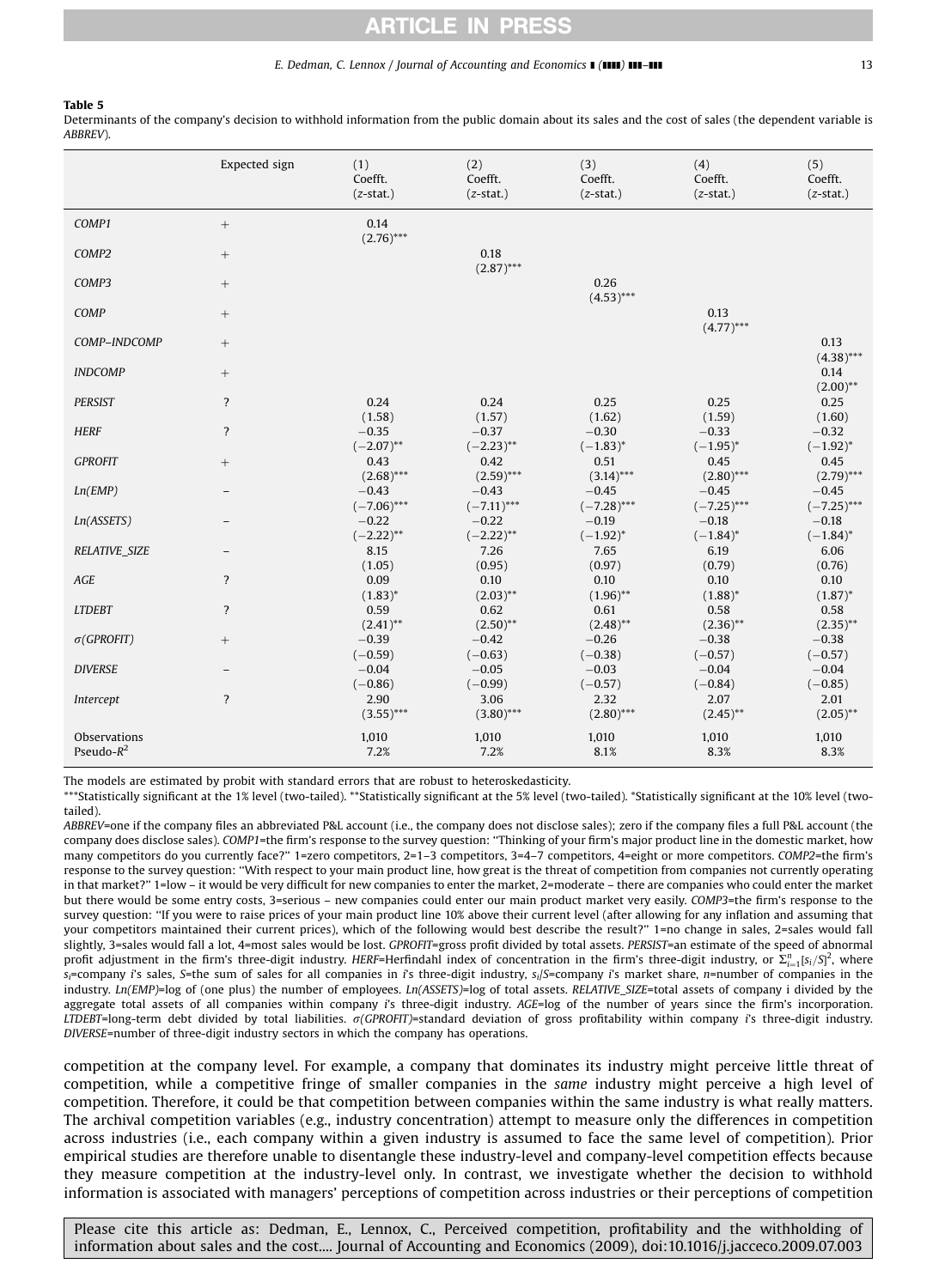#### 14 **E. Dedman, C. Lennox** / Journal of Accounting and Economics **[(1111) 111-111**

across companies within the same industry. We construct an aggregate measure of competition (COMP) that equals the sum of the three survey variables (COMP1+COMP2+COMP3). We then decompose the aggregate competition variable into industry-specific and company-specific components. The industry-specific component (INDCOMP) equals the mean value of COMP within company i's three-digit industry.16 The company-specific component (COMP–INDCOMP) measures the deviation between company *i*'s perception of competition and the perception of other companies within the same industry.

Column (4) of Table 5 reports the results for the aggregate measure of competition (COMP), which predictably has a positive association with the filing of abbreviated accounts (z-statistic=4.77). Column (5) reports the results for the company- and industry-specific components, namely, COMP–INDCOMP and INDCOMP. The coefficient on COMP–INDCOMP is positive and statistically significant (z-statistics=4.38), implying that a company is more likely to file abbreviated accounts when it perceives a high degree of competition relative to other companies in the same industry. The industry-level competition variable (INDCOMP) also has a positive and significant coefficient (z-statistic=2.00). Collectively, these results indicate that a company is less likely to disclose when: (a) the company perceives a high degree of competition relative to other companies in the same industry; or (b) competition is seen as intense for the industry as a whole.<sup>17</sup>

#### 5.2. Gross profits and the decision to withhold sales information

We conjecture that a company is more likely to file abbreviated accounts if it is more profitable because a profitable company has more to lose by revealing to its rivals the sales and cost components of its gross profits. We investigate this idea in Table 5, where the gross profitability ratio (GPROFIT) is found to have positive and significant coefficients (the zstatistics range from 2.59 to 3.14). Therefore, highly profitable companies are more likely to withhold information about sales and costs, consistent with such companies being reluctant to disclose information about the source of their profitability.

Given that this profitability result is one of our main findings, we perform numerous sensitivity tests to check whether it is robust. First, we re-estimate the models in Table 5 after replacing the gross profits ratio (GPROFIT) with undeflated gross profits. In each case, the gross profits coefficients are positive and highly significant, with z-statistics ranging between 4.77 and 5.39. Results are similar if we rank transform the undeflated gross profits variable; the coefficients are again positive and highly significant (the z-statistics range from 3.85 to 4.33). Finally, we use a dummy variable set to one if gross profits are positive and zero otherwise. Again, the profit coefficients are positive and highly significant in every case (the zstatistics lie between 4.09 and 4.30).18 Overall, we find consistent and strong evidence that profitable companies withhold information about sales and costs by filing abbreviated accounts. While prior disclosure studies report inconsistent results for the relation between profitability and disclosure among large public companies, we emphasize that there is no valuation benefit from disclosing high profits for the small private companies in our sample. Further, as shareholders have access to the full accounts, the agency incentives to disclose high profits examined by [Berger and Hann \(2007\)](#page-19-0) are unlikely to be relevant in our setting. Taken together, we interpret this evidence as reinforcing the view that the disclosure decisions of private companies are primarily driven by their perceived competitive costs.

Next, we examine whether there is an interaction effect between competition and profitability. The rationale for this test is that highly profitable companies have no need to protect their positions by withholding information if they face no competitive threat. Therefore, the association between profitability and the filing of abbreviated accounts may be stronger if the company faces greater competition. We construct a dummy variable (COMP\_DUM) equal to one if the company's aggregate competition score (COMP) exceeds the sample median (zero otherwise).<sup>19</sup> In a model that includes the interaction variable, COMP\_DUM\*GPROFIT, and the main effects, COMP\_DUM and GPROFIT, the interaction variable has an insignificant coefficient while the coefficients are positive and significant for the main effects of profitability and perceived competition.<sup>20</sup>

Third, we examine whether companies are specifically trying to conceal the components of gross profits when they file abbreviated accounts. If they are, we should find that alternative measures of profitability lack incremental explanatory power in our regressions. We therefore re-estimate the models in Table 5 after sequentially adding one of four alternative

 $20$  Ai and Norton (2003, 2004) demonstrate that, in probit and logit models, the coefficient on the interaction variable does not equate to the marginal interaction effect. Our untabulated results indicate that both the interaction coefficient and the marginal interaction effect are statistically insignificant.

<sup>&</sup>lt;sup>16</sup> The pair-wise correlations between INDCOMP and the archival proxies for industry competition (i.e., PERSIST, HERF) are all statistically insignificant. This further supports the argument that the archival variables fail to accurately reflect managers' perceptions of competition.

 $17$  Some sample companies belong to three-digit industries that have relatively few observations and in such cases there is a question as to whether we can effectively decompose the competition variable into industry-specific and company-specific components. We therefore re-estimate the model using only the industries that have at least five sample companies; the results using this smaller sample (N=906) are almost identical to those tabulated. As an additional test, we add dummy variables for each three-digit industry to the models reported in columns (1)–(4) of Table 5; the results are again very similar to those tabulated. Industry dummies are not included in the column (5) specification because they would be linearly correlated with the industry-specific measure of competition (INDCOMP).

 $18$  In all these untabulated tests, we continue to find significant positive associations between the survey measures of competition and the filing of abbreviated accounts.

<sup>&</sup>lt;sup>19</sup> We measure competition using a dummy variable for two reasons. First, the COMP variable is ordinal while the GPROFIT variable is cardinal, implying that the interaction variable, COMP\*GPROFIT, would be non-trivial to interpret. Second, the COMP\*GPROFIT variable is subject to high collinearity problems, which are mitigated when we use a dummy variable for competition.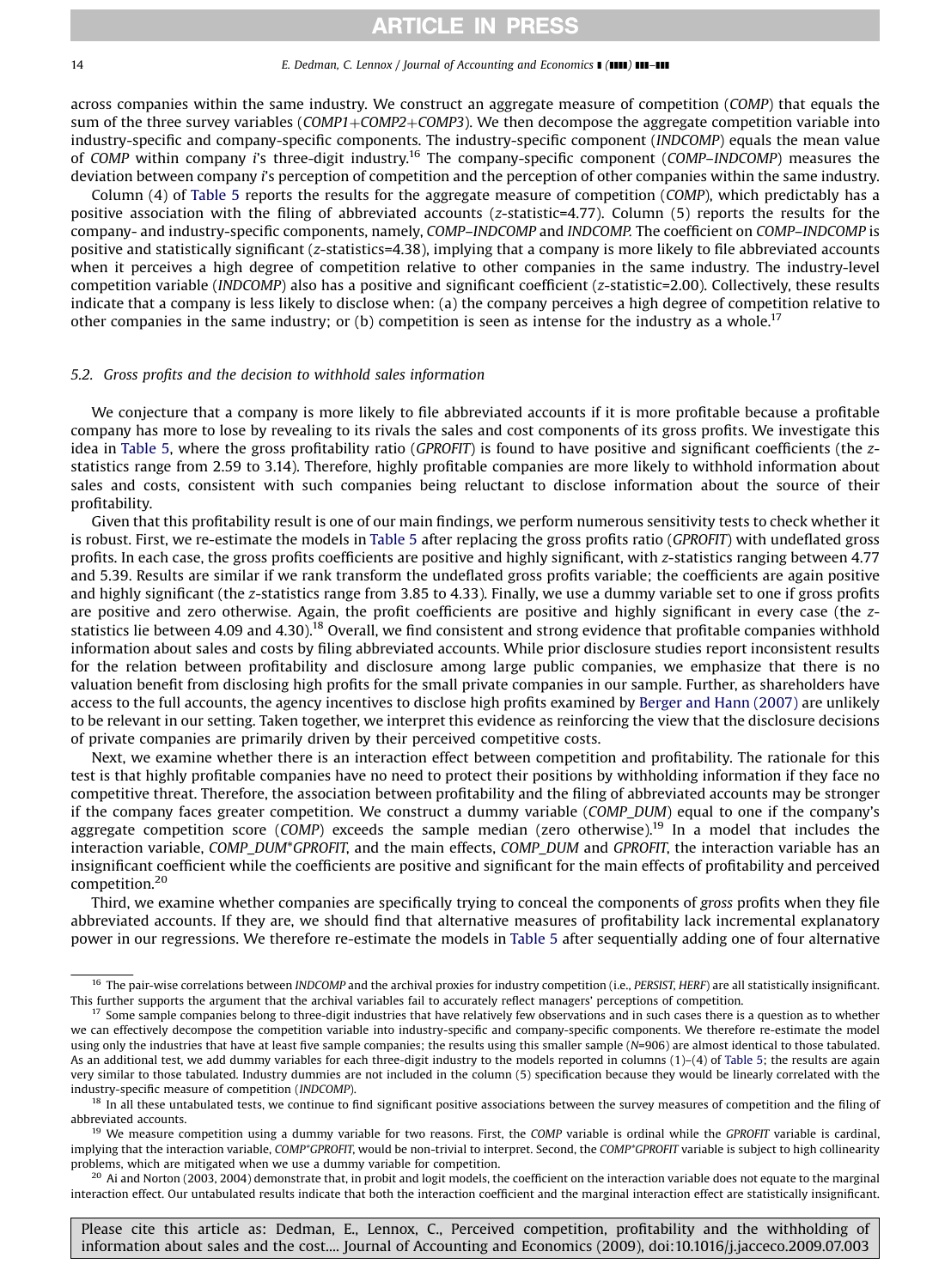#### E. Dedman, C. Lennox / Journal of Accounting and Economics  $\blacksquare$  ( $\blacksquare$ )  $\blacksquare$

profit variables, each of which is scaled by total assets: (1) operating profits, (2) profits before interest and tax, (3) profits after interest and before tax, and (4) profits after tax. In every regression, the alternative profitability ratios have statistically insignificant coefficients. That the GPROFIT coefficients are statistically significant while other profitability variables are insignificant suggests that companies are specifically trying to hide the components of gross profits (i.e., sales and the cost of sales) when they file abbreviated accounts.

#### 5.3. Other determinants of the decision to withhold sales information

The incentive to file abbreviated accounts is likely to depend on the company's information environment, as well as its profitability and the intensity of competition. In particular, there is an incentive to file abbreviated accounts only if the withheld information cannot be obtained easily from other sources.

The results on our control variables in Table 5 are consistent with the company's information environment being important. The company size variables (Ln(EMP), Ln(ASSETS)) have significant negative coefficients, implying that larger companies are less likely to withhold information about sales and the cost of sales. This is consistent with more information being publicly available on large companies, dampening the benefits of withholding information from the published accounts. In addition, companies are more likely to file abbreviated accounts when LTDEBT is high, implying that companies are less likely to put information in the public domain when a greater proportion of liabilities is financed through long-term debt. This makes sense because companies can privately disclose proprietary information to lenders and at the same time hide such information from the public. In other words, long-term lenders do not rely on the accounting information that is filed publicly because they have private access to the company's inside information ([Fama, 1985](#page-19-0)).

The AGE coefficient is positive and statistically significant, which means that older companies are more likely to file abbreviated accounts. Since companies survive longer when they have greater intrinsic advantages, this finding is consistent with companies protecting their position by withholding information from competitors. The other control variables (RELATIVE\_SIZE,  $\sigma$ (GPROFIT), DIVERSE) in Table 5 are not found to have a significant association with the type of accounts filed by companies.

#### 5.4. Results for the full sample

Thus far, the analysis has been based on the 1010 companies that responded to our competition survey, which represents only 31.6% of the companies in the full sample. Given the potential concern about response bias, we investigate whether our main conclusions hold in the full sample. To overcome the problem that most companies did not respond to our survey, we assign to all sample companies the mean score from the respondent companies in the same three-digit industry. Using these average scores to measure competition at the industry-level (INDCOMP1, INDCOMP2, INDCOMP3 and INDCOMP) permits us to estimate the models on the full sample. Results for the full sample are reported in Table 6.

Consistent with Table 5, the coefficients on the industry competition variables are positive and significant (zstatistics=2.23, 3.01, 2.59, 3.50). Therefore, company i is more likely to file abbreviated accounts if competition is believed to be intense within i's industry. Again, we find highly significant positive coefficients for the GPROFIT variable (zstatistics=4.24, 4.25, 4.59, 4.29), indicating that more profitable companies tend to file abbreviated accounts. Since our results are similar in both the full sample (Table 6) and the survey response sub-sample (Table 5), we are confident that the conclusions are not driven by an unobservable response bias among the companies that complete our survey.

In fact, the inferences for all our independent variables are identical in Tables 5 and 6, with the exception of the product diversification variable (DIVERSE), whose negative coefficients become statistically significant at the 10% level or better in the larger sample. The negative association between diversification and abbreviated filings makes sense as the benefit of concealing information about sales is greater for companies that are less diversified.

#### 5.5. Changes in filing decisions

In this section, we extend the analysis by investigating what happens when companies change their filing choices. In the cross-sectional tests (Tables 5 and 6), the dependent variable (ABBREV) was measured using data from the 2006 version of the FAME database.<sup>21</sup> We identify any companies that subsequently change their filing status by downloading companies' more recent filing choices from the 2008 version of FAME.

Of the 3197 companies in our original sample, we lose 81 (2.5%) that do not file more recent accounts in the 2008 database because they became inactive. We lose another 42 (1.3%) companies that cease to be eligible to file abbreviated accounts because their size increased beyond the thresholds required for medium-sized companies. Of the remaining 3104 companies, we find that 2422 (78.0%) do not change their filing decisions, indicating that disclosure decisions tend to be

<sup>&</sup>lt;sup>21</sup> Our subscription to the online version of FAME provides information about the company's filing choice for the most recent fiscal year alone. Historic versions of the FAME database were previously available to CD-ROM subscribers (e.g., [Ball and Shivakumar, 2005\)](#page-19-0) but the data provider has since switched to an online version where historic data are unavailable.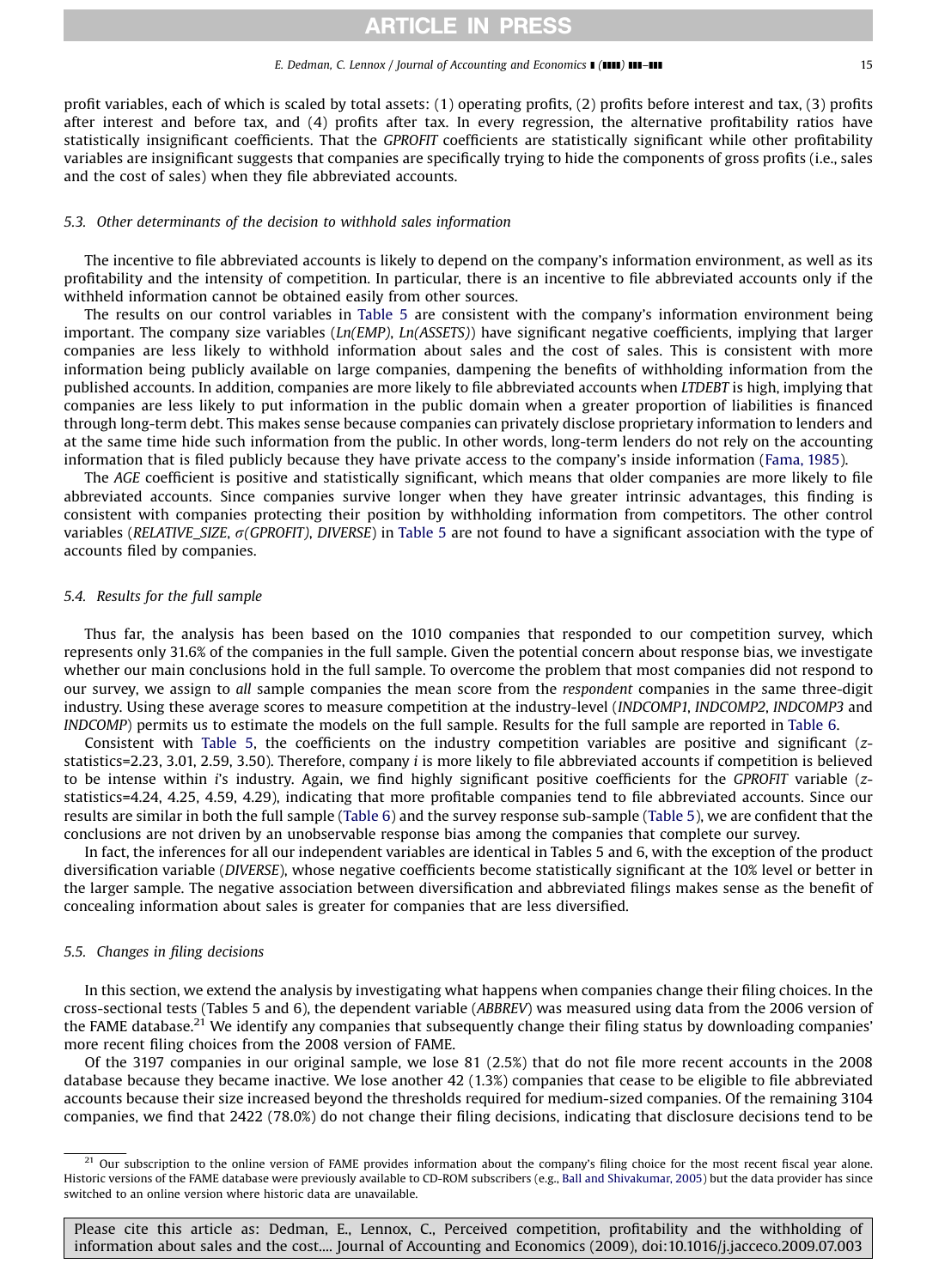#### 16 **E. Dedman, C. Lennox** / Journal of Accounting and Economics **1 (1111) 111-111**

#### Table 6

Results for the full sample. The dependent variable (ABBREV) equals one if the company withholds information about its sales and the cost of sales, zero otherwise.

|                               | Expected sign            | (1)<br>Coefft.<br>$(z-stat.)$ | (2)<br>Coefft.<br>$(z-stat.)$ | (3)<br>Coefft.<br>$(z$ -stat.) | (4)<br>Coefft.<br>$(z-stat.)$ |
|-------------------------------|--------------------------|-------------------------------|-------------------------------|--------------------------------|-------------------------------|
| <b>INDCOMP1</b>               | $^+$                     | 0.19<br>$(2.23)$ **           |                               |                                |                               |
| <b>INDCOMP2</b>               | $^+$                     |                               | 0.35<br>$(3.01)$ ***          |                                |                               |
| <b>INDCOMP3</b>               | $^+$                     |                               |                               | 0.24<br>$(2.59)$ ***           |                               |
| <b>INDCOMP</b>                | $^+$                     |                               |                               |                                | 0.16<br>$(3.50)$ ***          |
| <b>PERSIST</b>                | $\overline{\phantom{a}}$ | $-0.01$<br>$(-0.17)$          | $-0.02$<br>$(-0.17)$          | 0.00<br>(0.02)                 | $-0.01$<br>$(-0.12)$          |
| <b>HERF</b>                   | $\overline{\phantom{a}}$ | $-0.16$<br>$(-1.74)^*$        | $-0.19$<br>$(-2.12)$ **       | $-0.12$<br>$(-1.21)$           | $-0.13$<br>$(-1.35)$          |
| <b>GPROFIT</b>                | $\qquad \qquad +$        | 0.37<br>$(4.24)$ ***          | 0.37<br>$(4.25)$ ***          | 0.40<br>$(4.59)$ ***           | 0.37<br>$(4.29)$ ***          |
| Ln(EMP)                       |                          | $-0.45$<br>$(-12.58)$ ***     | $-0.45$<br>$(-12.69)$ ***     | $-0.45$<br>$(-12.76)$ ***      | $-0.45$<br>$(-12.64)$ ***     |
| Ln(ASSETS)                    |                          | $-0.32$<br>$(-6.30)$ ***      | $-0.31$<br>$(-6.20)$ ***      | $-0.31$<br>$(-6.08)$ ***       | $-0.31$<br>$(-6.18)$ ***      |
| <b>RELATIVE_SIZE</b>          |                          | 4.92<br>(1.31)                | 5.40<br>(1.50)                | 5.14<br>(1.33)                 | 4.70<br>(1.30)                |
| AGE                           | $\overline{\phantom{a}}$ | 0.08<br>$(2.95)$ ***          | 0.08<br>$(2.95)$ ***          | 0.09<br>$(3.01)$ ***           | 0.08<br>$(2.95)$ ***          |
| <b>LTDEBT</b>                 | $\overline{\phantom{a}}$ | 0.40<br>$(2.95)$ ***          | 0.40<br>$(3.01)$ ***          | 0.40<br>$(3.00)$ ***           | 0.39<br>$(2.88)$ ***          |
| $\sigma$ (GPROFIT)            | $^{+}$                   | $-0.69$<br>$(-1.82)^*$        | $-0.79$<br>$(-2.07)$ **       | $-0.47$<br>$(-1.22)$           | $-0.67$<br>$(-1.77)^*$        |
| <b>DIVERSE</b>                |                          | $-0.06$<br>$(-1.86)^*$        | $-0.06$<br>$(-1.97)$ **       | $-0.06$<br>$(-1.91)^*$         | $-0.06$<br>$(-1.90)^*$        |
| Intercept                     | $\overline{\phantom{a}}$ | 3.94<br>$(7.82)$ ***          | 3.93<br>$(8.26)$ ***          | 3.66<br>$(6.74)$ ***           | 3.26<br>$(5.78)$ ***          |
| Observations<br>Pseudo- $R^2$ |                          | 3,197<br>7.4%                 | 3,197<br>7.5%                 | 3,197<br>7.5%                  | 3,197<br>7.6%                 |

The models are estimated by probit with standard errors that are robust to heteroskedasticity.

\*\*\*Statistically significant at the 1% level (two-tailed). \*\*Statistically significant at the 5% level (two-tailed). \*Statistically significant at the 10% level (twotailed). INDCOMP1=the mean response to the first survey question by respondent companies in the same three-digit industry. INDCOMP2=the mean response to the second survey question by respondent companies in the same three-digit industry. INDCOMP3=the mean response to the third survey question by respondent companies in the same three-digit industry. COMP=COMP1+COMP2+COMP3. INDCOMP=the mean value of COMP for all companies that are in the same three-digit industry as company i. See Table 6 for the definitions of the other variables.

sticky over time. Another 284 companies switch to filing abbreviated accounts as small companies because their size fell below the thresholds required for medium-sized companies.

Predictably, there is a strong association between the initial decision to file abbreviated accounts as a medium-sized company and the subsequent decision to file abbreviated accounts as a small company. Specifically, 13.4% of the companies that previously filed abbreviated accounts as medium-sized companies switch to filing abbreviated accounts as small companies. In contrast, only 4.4% of the companies that previously filed full accounts switch to filing abbreviated accounts as small companies. These findings make sense given that the companies that had earlier filed abbreviated (full) accounts had already revealed their preferences for limited (complete) disclosure.

Since a small company is not required to publicly disclose its income statement, we are unable to investigate the changes in profitability for companies that switch to filing under the small company option. Instead, we examine the companies that switch from abbreviated accounts to full accounts (or vice versa) and that continue to qualify as mediumsized. We explore whether these voluntary changes in filing choices are associated with changes in gross profitability. Consistent with the cross-sectional results in Tables 5 and 6, we expect that companies with increases (declines) in their gross profitability are more likely to switch from full to abbreviated (abbreviated to full) accounts.

The change in profitability variable ( $\Delta$ GPROFIT) equals the gross profitability ratio (GPROFIT) in the more recent period (2008 version of FAME) minus gross profitability in the prior disclosure period (2006 version). The mean value of  $\Delta$ GPROFIT is  $+2.06\%$  for companies that switch from filing full to abbreviated accounts compared with  $-5.04\%$  for companies that switch in the opposite direction. The difference in these means is statistically significant at the 1% level (t-statistic=2.68). The mean value of  $\Delta$ GPROFIT for the 2422 companies that do not change their filing type is  $-0.89$ %. This is significantly different compared with the companies that switch from abbreviated to full accounts (t-statistic=3.00) but it is not significant when compared with companies that switch from full to abbreviated accounts  $(t\text{-statistic}=1.31)$ . In another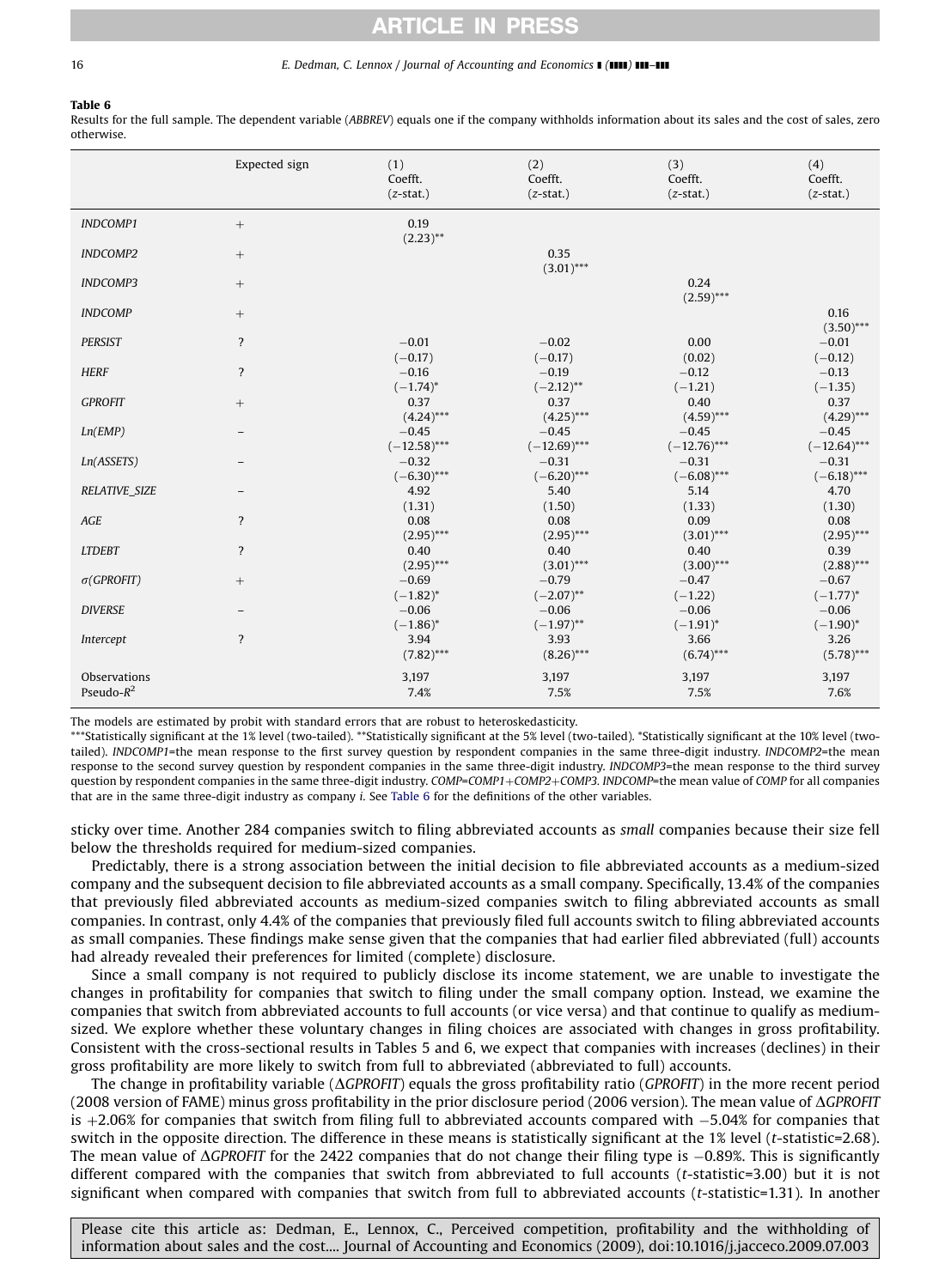untabulated test conducted on the 368 companies that change their filing type, we estimate a multivariate model that controls for changes in company size, and we continue to find that the profitability change variable is significantly associated with the decision to switch between full and abbreviated accounts (z-statistic=2.85). The results are similar if we include in the sample the 2422 companies that do not change their filing type and we estimate a multinomial model for the three possible disclosure outcomes (i.e., no change in filing type, switch from full to abbreviated, switch from abbreviated to full).

Since companies sometimes change their filing decisions, we also re-estimate the tabulated models using the subset of companies that consistently made the same filing choices in both 2006 and 2008 (n=2422 for the full sample in Table 6;  $n=791$  for the survey response sample in Table 5). In columns  $(1)-(4)$  of Table 5, the COMP variables load positively (zstatistics range from 2.30 to 4.67), and in column (5), the COMP–INDCOMP and INDCOMP coefficients are also positive and significant (z-statistics=4.35 and 1.85, respectively). In Table 6, the INDCOMP coefficients remain positive and significant in all four columns (the z-statistics stay within 2.47 and 3.69). In all these re-estimated models, the GPROFIT coefficients remain significantly positive (the z-statistics range from 2.61 to 5.26). Therefore, our cross-sectional results continue to hold when we estimate the models on companies that do not change their filing decisions.

In summary, our time-series tests indicate that companies which switch from filing full accounts to abbreviated accounts are experiencing an average increase in profits, while companies which switch in the opposite direction have declining profits – the gap between the mean gross profit changes of the two sets of switchers is a significant 7.1%. We note, however, that the inferences in our time-series tests are for the switchers only and not the companies that make the same filing decisions in successive years. Our cross-sectional results indicate that companies with high (low) gross profits are more likely to file abbreviated (full) accounts. Both sets of results suggest that more profitable companies have stronger incentives to withhold information about their sales and costs.

#### 5.6. Supplementary survey evidence

We have argued that companies file abbreviated accounts in order to hide information about sales and costs because such information could prove valuable to competitors. As explained in Section 2, this argument was partly responsible for the evolution of statutory financial reporting in the UK and the reporting exemptions that are available. Moreover, our empirical results are consistent with companies filing abbreviated accounts in order to avoid disclosing this information to competitors. Nevertheless, one may question whether there really are competitive costs from disclosure, particularly as the companies in our sample are required to publicly disclose their gross profits and everything below this line item.

To shed more light on this issue, we send a follow-up survey to the companies that filed abbreviated accounts in order to learn what motivated their disclosure choice. We mail this second survey to companies whose most recent accounts (according to the 2008 version of FAME) continued to be abbreviated under the medium-sized exemption. In doing so we mail the survey to companies that had already responded to our earlier competition survey because we anticipate a low response rate from companies that had failed to answer the first survey.

As shown in Appendix B, the survey offers four alternative reasons for the decision to file abbreviated accounts. The first choice, ''We were not aware that we had the option'', is included because [Collis and Jarvis \(2006\)](#page-19-0) document that some companies are unaware of the reporting exemptions that are available to them. The second choice, ''We do not wish to reveal sales/cost of sales information to competitors'' explicitly examines the validity of the competitive costs argument. The third choice, ''We do not wish to reveal sales/cost of sales information to other parties'' is included because some companies may want to hide information from suppliers, customers, or other external users of the accounts. Finally, we offer a fourth choice ''Other: Please explain'' to find out whether there are other reasons for the decision to file abbreviated accounts.

From the 177 replies, we find that 71 companies choose the second option ''We do not wish to reveal sales/cost of sales information to competitors.'' A further 75 companies select both the second and third options, indicating that they wanted to hide information from both competitors and other users of the accounts. These findings indicate that the competitive costs argument is relevant in explaining the filing choices of 82.5% (146/177) of the companies that filed abbreviated accounts. Of the remaining replies, we find that 26 companies (14.7%) selected option three alone (''We do not wish to reveal sales/cost of sales information to other parties''), three (1.7%) appeared to be unaware of the filing options available to them, and two companies  $(1.1%)$  selected "Other".<sup>22</sup>

Some companies provided supplementary comments in the box marked ''Other'' in addition to selecting option two (''We do not wish to reveal sales/cost of sales information to competitors''). These comments further support the premise that competitive costs motivate the decision to withhold sales information, as evident from the following quotes: ''Sales values and gross margins would potentially assist competitors in their benchmarking and market research''; ''Our industry is very price sensitive and sales information would be valuable to competitors''; ''We are part of a very small market with only three or four companies supplying that market. Sales and cost of sales information is very sensitive in such a

<sup>&</sup>lt;sup>22</sup> One respondent who selected "Other" stated that it was obvious that a company would not want to disclose more than is legally required. The written response from the second company indicates that it may not have understood the question (''we prepare management accounts which provide all the details we need'').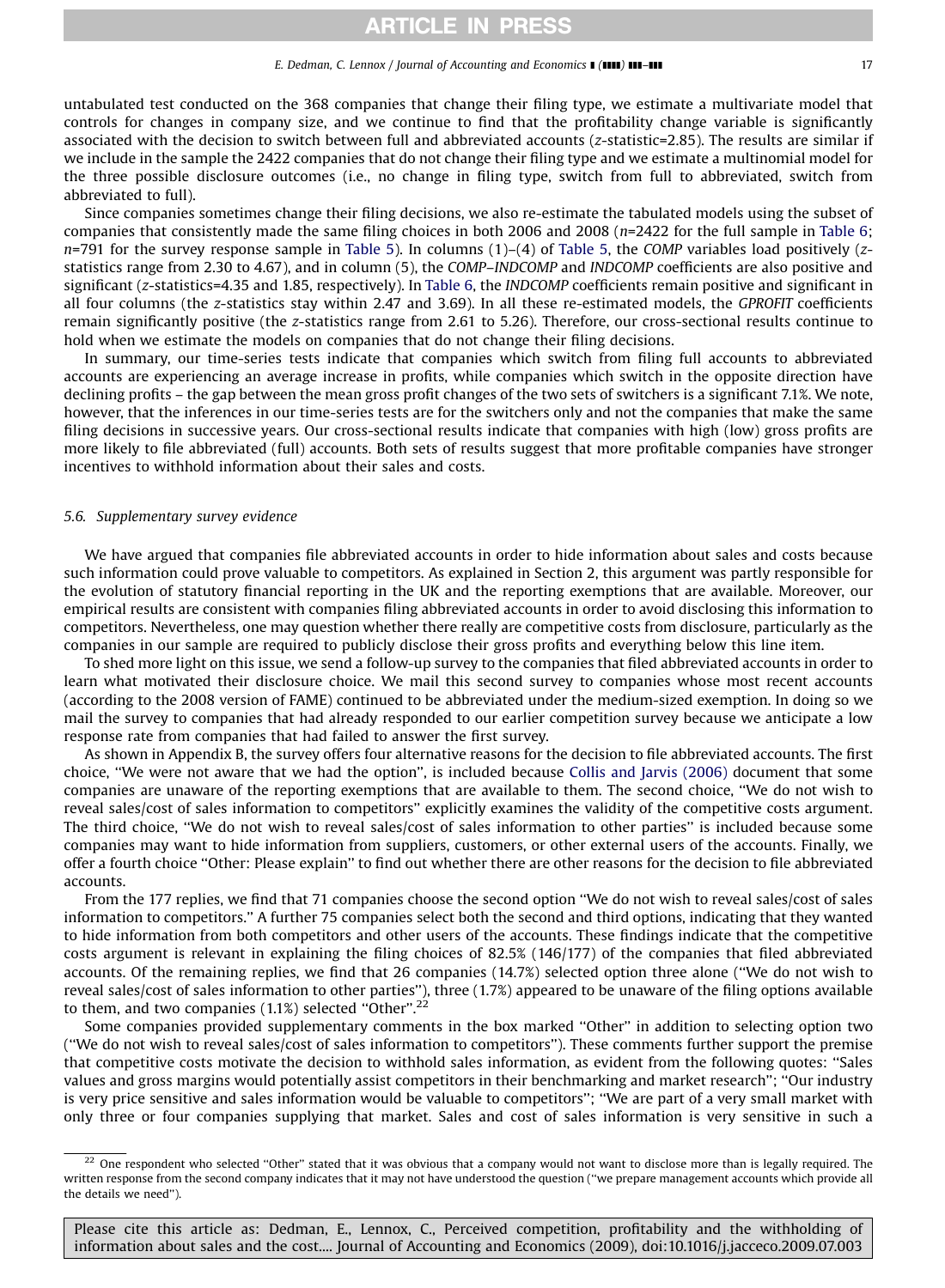competitive market."<sup>23</sup> Overall, the survey responses clearly indicate that an important motivation for filing abbreviated accounts is to limit the amount of information available to competitors, which is consistent with the regression results reported in Tables 5 and 6.

Given the benefits to withholding information, it is interesting that nearly half of the companies in our sample elect to disclose sales and the cost of sales by filing full accounts. To investigate the reasons for this disclosure, we send a similar follow-up survey to the companies that filed full accounts in the most recent fiscal year (according to the 2008 version of FAME). We again exclude any companies from the original sample that ceased to qualify as medium-sized and any that had failed to respond to our competition survey. As shown in Appendix C, the survey provides four options for companies to explain why they filed full accounts. The first choice, ''We were not aware that we had the option'', is included in case companies did not realize that they were allowed to file abbreviated accounts [\(Collis and Jarvis, 2006\)](#page-19-0). The second option, ''We do not want external users to conclude that we are the type of company that has something to hide'', is motivated by the early theoretical argument presented by [Grossman \(1981\)](#page-19-0) and [Milgrom \(1981\)](#page-20-0) that, in the absence of disclosure costs, companies disclose in order to avoid being pooled with the non-disclosing types. The third choice, ''We do not wish to incur the extra cost and time associated with preparing abbreviated accounts'', is included because the ICAEW (1995a, 1995b) asserts that some companies provide full accounts to avoid the incremental cost. The final choice is again ''Other: Please explain''.

Of the 137 replies received from companies that filed full accounts, we find that the second option, ''We do not want external users to conclude that we are the type of company that has something to hide'', is cited most often (63 companies, 46.0%). In 42 cases (30.7%), companies indicate that they file full accounts because it would be more costly for them to file abbreviated accounts (option three). Six companies (4.4%) choose both options two and three, and six (4.4%) were unaware they had the option to file abbreviated accounts. Finally, 20 companies cite various ''Other'' idiosyncratic reasons for filing full accounts. These include the following: ''We adopt a policy of acting as a large company''; ''It is corporate policy and good practice to file full accounts''; ''1. We want our customers and suppliers to be aware of our financial health; 2. personal discipline-keep up to date with UK GAAP''; and ''Commercial information is made available to a wide audience to make a statement that the company has recovered from the devastating effect of the 2005 fire at a warehouse facility''.

#### 6. Conclusions

Prior empirical studies conjecture that companies are reluctant to disclose information about their operations if they face a high degree of competition or they enjoy superior performance. However, extant evidence, which focuses on public companies and measures competition using archival proxies, does not provide strong support for this intuitively appealing proposition.

This paper deviates from prior research by investigating the disclosure decisions of private companies. In our setting, capital market incentives are relatively unimportant because investors are privately informed and thus do not rely on companies' public disclosures. In another divergence from the extant literature, we survey managers to ascertain their perceptions of product market competition. This survey evidence is informative because economic theory does not make a clear prediction about the relation between industry concentration and competition, and prior empirical studies using this type of measure obtain mixed results.

We find that private companies withhold information from the public domain when gross profits are higher and when managers perceive that their markets are more competitive. Further, managerial beliefs regarding competition from existing rivals and the threat of entry have similar effects in deterring disclosure, which is interesting because theoretical models suggest that the effects of potential and current competition could be different ([Verrecchia, 1990](#page-20-0); [Darrough and](#page-19-0) [Stoughton, 1990](#page-19-0)). Overall, our evidence is consistent with the view that successful companies maintain their comparative advantage by hiding proprietary information from their rivals.

#### Acknowledgements

We thank the editor (Ross Watts) and an anonymous referee for their insightful comments. In addition, we appreciate the suggestions of Mike Bowe, Jere Francis, Gilles Hilary, Steve Orpurt, Suil Pae, Chul Park, Jeff Pittman, David Reeb, Holly Skaife, Andy Stark, Hun-Tong Tan and Guochang Zhang. We also thank workshop participants at the British Accounting Association, European Accounting Association, Bath Management School, Hong Kong University of Science and Technology, Manchester Business School, Massachusetts Institute of Technology, Nanyang Technological University, Singapore Management University, University of Chicago and University of Western Australia for their comments. Any remaining errors are our own. Generous financial support was provided by the Economic and Social Research Council.

 $23$  Interestingly, this quote supports the argument in [Stiglitz \(1987\)](#page-20-0) that competition can be intense in highly concentrated markets.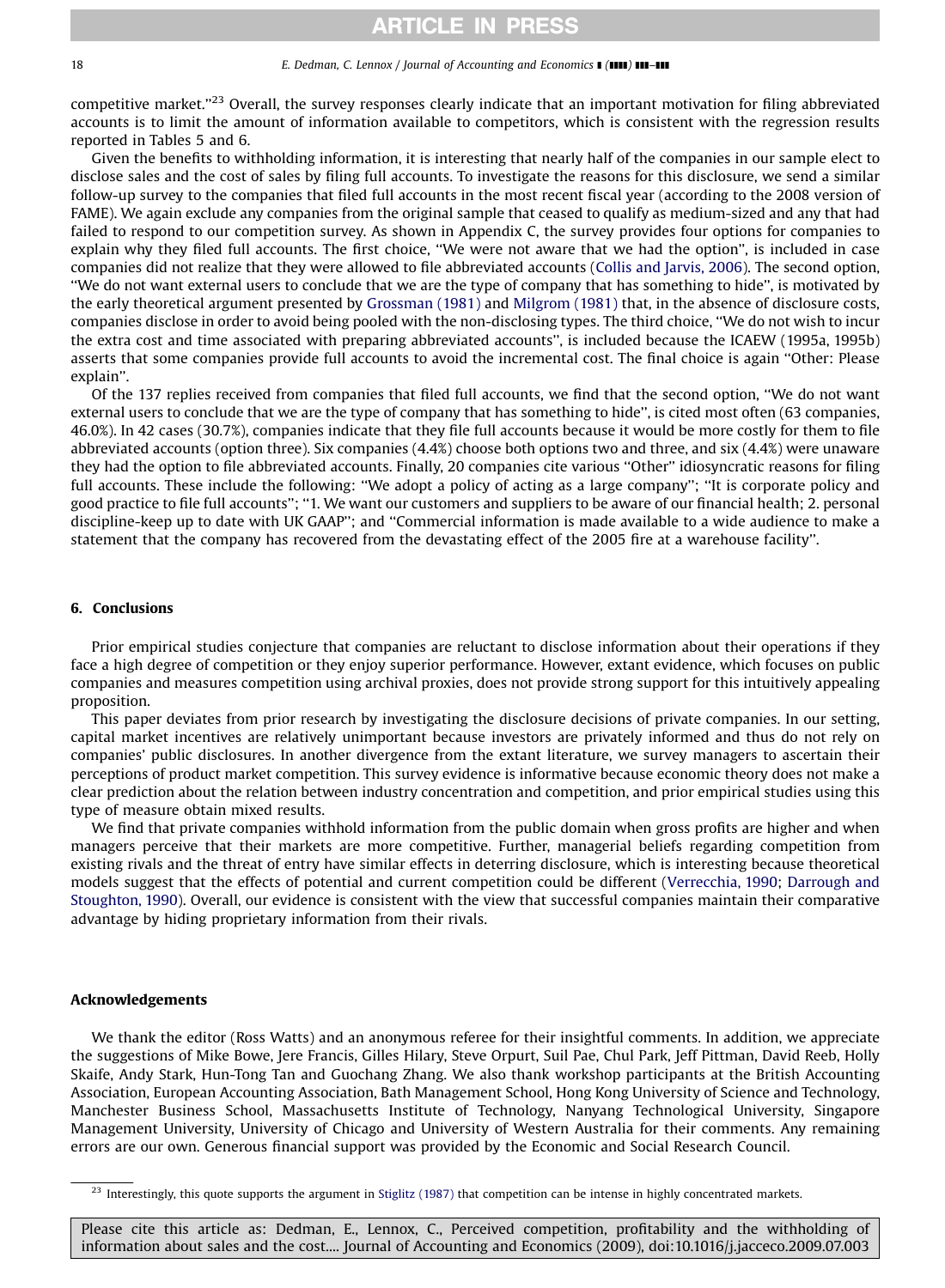#### Appendix A. The competition survey instrument

Please complete the confidential survey by ticking the box which is most appropriate to your business and return it to us using the enclosed pre-paid envelope.

Q.1. Thinking of your firm's major product line in the domestic market, how many competitors do you currently face?

0 competitors 1–3 competitors 4–7 competitors 8 or more competitors

Q.2. With respect to your main product line, how great is the threat of competition from companies not currently operating in that market?

Low – it would be very difficult for new companies to enter the market e.g., due to strong customer relations Moderate – there are companies who could enter the market but there would be some entry costs Serious – new companies could enter our main product market very easily

Q.3. If you were to raise prices of your main product line 10% above their current level (after allowing for any inflation and assuming that your competitors maintained their current prices), which of the following would best describe the result?



#### Appendix B. The second survey instrument for companies that filed abbreviated accounts

According to your records at Companies House, you chose to file abbreviated accounts for the fiscal year 200X, even though you are permitted by law to file full accounts. The difference between the two types of account is that abbreviated accounts do not contain sales or cost of sales information in the profit and loss account, while this information is contained in full accounts.

We are interested to learn why you chose to file abbreviated accounts and would be grateful if you would tick the appropriate response below. Your response will be kept confidential and no information you give us will be passed to a third party.

Please tick any box which describes the main reason behind your firm's decision to file abbreviated accounts:

| We were not aware that we had the option of filing full accounts          |  |
|---------------------------------------------------------------------------|--|
| We do not wish to reveal sales/cost of sales information to competitors   |  |
| We do not wish to reveal sales/cost of sales information to other parties |  |

Other – please briefly describe your reason below:

Once again, we would like to thank you for your time. Please post this survey back to us in the pre-paid envelope provided.

#### Appendix C. The second survey instrument for companies that filed full accounts

According to your records at Companies House, you chose to file full accounts for the fiscal year 200X, even though you are permitted by law to file abbreviated accounts. The difference between the two types of account is that abbreviated accounts do not contain sales or cost of sales information in the profit and loss account, while this information is contained in full accounts.

We are interested to learn why you chose to file full accounts and would be grateful if you would tick the appropriate response box below. Your response will be kept confidential and no information you give us will be passed to a third party.

Please cite this article as: Dedman, E., Lennox, C., Perceived competition, profitability and the withholding of information about sales and the cost.... Journal of Accounting and Economics (2009), doi:[10.1016/j.jacceco.2009.07.003](dx.doi.org/10.1016/j.jacceco.2009.07.003)

Tick one

 $\overline{1}$  $\frac{1}{3}$  $\overline{4}$ 

Tick one

 $\Box$  $\sqrt{2}$  $\overline{3}$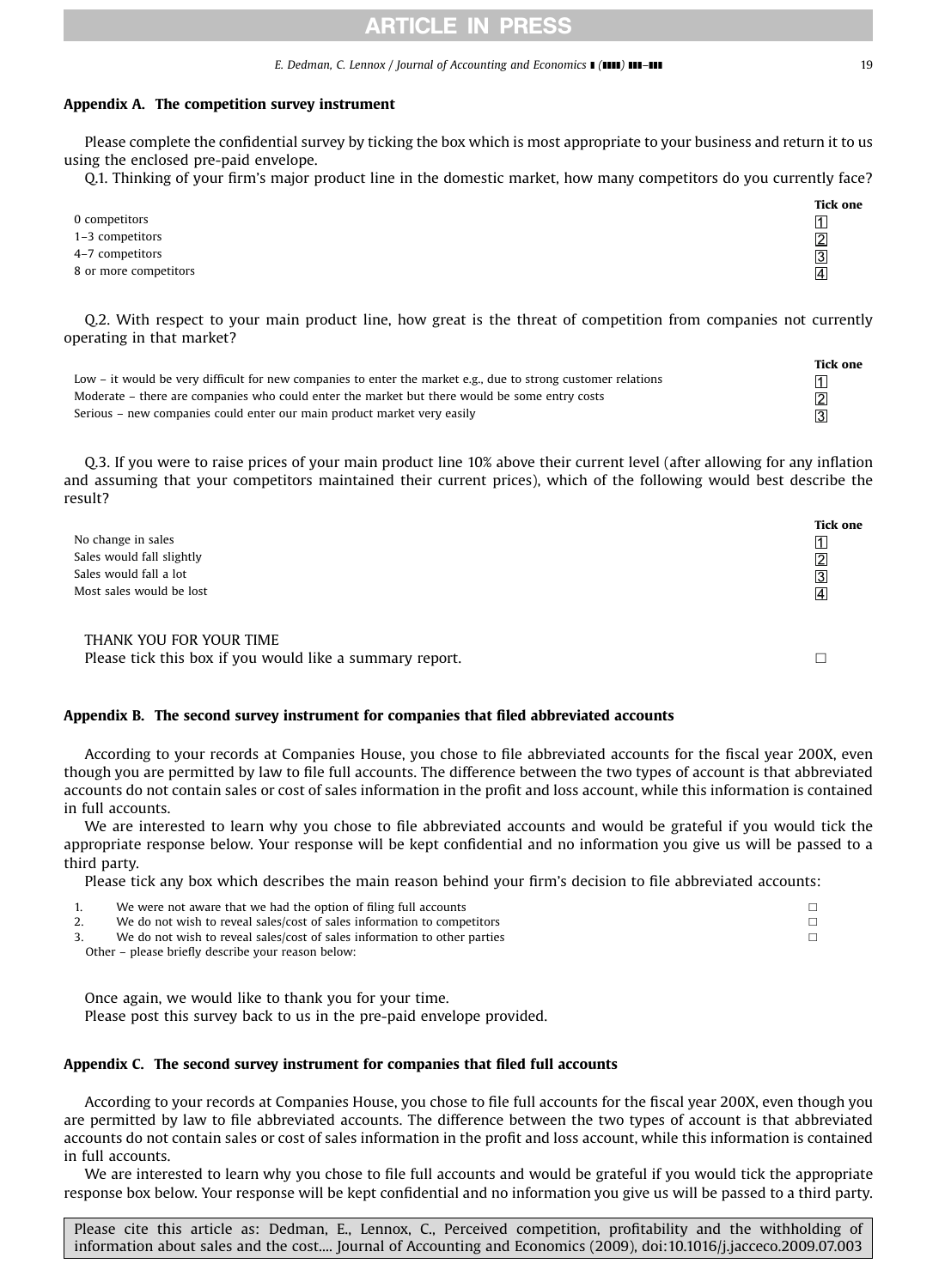#### <span id="page-19-0"></span>20 **E. Dedman, C. Lennox / Journal of Accounting and Economics 1 (1111) 111-111**

Please tick the box which describes the main reason behind your firm's decision to file full accounts rather than abbreviated accounts with Companies House:

1. We were not aware that we had the option of filing abbreviated accounts  $\Box$ 2. We do not want external users of the accounts to conclude that we are the type of firm that has something to hide  $\Box$ <br>3. We did not wish to incur the extra cost and time associated with preparing abbreviated accounts We did not wish to incur the extra cost and time associated with preparing abbreviated accounts Other – please briefly describe your reason below:

Once again, we would like to thank you for your time. Please post this survey back to us in the pre-paid envelope provided.

#### References

Adams, R.B., Ferreira, D., 2008. Do directors perform for pay? Journal of Accounting and Economics 46, 154–171.

Aggarwal, R.K., Samwick, A.A., 1999. Executive compensation, strategic competition, and relative performance evaluation: theory and evidence. Journal of Finance 54, 1999–2043.

Ai, C., Norton, E.C., 2003. Interaction terms in logit and probit models. Economics Letters 80, 123–129.

Ai, C., Norton, E.C., 2004. Computing interaction effects and standard errors in logit and probit models. Stata Journal 4, 154–167.

Aranya, N., 1974. The influence of pressure groups on financial statements in Britain. Abacus, June 3–12 (reprinted in Parker, R.H., Lee, T.A. (Eds.), 1979. The Evolution of Company Financial Reporting. Thomas Nelson and Sons, Ltd., pp. 265–274).

Arya, A., Mittendorf, B., 2007. The interaction among disclosure, competition among companies, and analyst following. Journal of Accounting and Economics 43, 321–339.

Ashbaugh, H., Johnstone, K.M., Warfield, T.D., 1999. Corporate reporting on the internet. Accounting Horizons 13, 241–257.

Aucremanne, L., Druant, M., 2005. Price-setting behavior in Belgium: what can be learned from an ad hoc survey? National Bank of Belgium Working Paper.

Ball, R., Shivakumar, L., 2005. Earnings quality in UK private firms: comparative loss recognition timeliness. Journal of Accounting and Economics 39, 83–128.

Baumol, W.J., Panzar, J.C., Willig, R.D., 1982. Contestable Markets and the Theory of Industry Structure. Harcourt Brace Jovanovich, San Diego, CA.

Berger, P.G., Hann, R.N., 2007. Segment profitability and the proprietary and agency costs of disclosure. Accounting Review 82, 869–906.

Board, O., 2008. Competition and disclosure. Working Paper, University of Pittsburgh.

Botosan, C.A., Stanford, M., 2005. Managers' motives to withhold segment disclosures and the effect of SFAS no. 131 on analysts' information environment. Accounting Review 80, 751–771.

Bresnahan, T.F., 1989. Empirical studies of industries with market power. In: Schmalensee, R., Willig, R. (Eds.), Handbook of Industrial Organization, vol. 2. North-Holland, Amsterdam.

Carlin, W., Fries, S., Schaffer, M., Seabright, P., 2001. Competition and enterprise performance in transition economies: evidence from a cross-country survey. CEPR Working Paper.

Chow, C.W., Wong-Boren, A., 1987. Voluntary financial disclosure by Mexican corporations. Accounting Review 63, 533–541.

Clarke, R., 1983. Collusion and the incentives for information sharing. Bell Journal of Economics 14 (2), 383–394.

Clarke, R., 1984. Profit margins and market concentration in UK manufacturing industry. Applied Economics 16, 57–71.

Clinch, G., Verrecchia, R.E., 1997. Competitive disadvantage and discretionary disclosure in industries. Australian Journal of Management 22, 125–137.

Collis, J., Jarvis, R., 2006. Progress towards harmonization in filing options for SMEs and the case of the UK. Working Paper, Kingston University.

Collis, J., Dugdale, D., Jarvis, R., 2001. Deregulation of small company reporting in the UK. In: McLeay, S., Riccaboni, A. (Eds.), Contemporary Issues in Accounting Regulation. Kluwer, Boston.

Connolly, R.A., Hirschey, M., 1984. R&D, market structure and profits: a value-based approach. Review of Economics and Statistics 66, 678–681.

Datta, S., Iskandardatta, M., Patel, A., 1999. Bank monitoring and the pricing of corporate public debt. Journal of Financial Economics 51, 435–449.

Darrough, M.N., Stoughton, N.M., 1990. Financial disclosure policy in an entry game. Journal of Accounting and Economics 12, 219–243.

Darrough, M.N., 1993. Disclosure policy and competition: Cournot vs. Bertrand. Accounting Review 68, 534–561. DeFond, M.L., Park, C.W., 1999. The effect of competition on CEO turnover. Journal of Accounting and Economics 27, 35–56.

Diamond, D.W., 1984. Financial intermediation and delegated monitoring. Review of Economic Studies 51, 393–4714.

Diamond, D.W., 1989. Reputation acquisition in debt markets. Journal of Political Economy 97, 828–862.

Diamond, D., 1985. Optimal release of information by firms. Journal of Finance 40, 1071–1094.

Diamond, D.W., Verrecchia, R.E., 1991. Disclosure, liquidity, and the cost of capital. Journal of Finance 46, 1325–1359.

DTI, 1995. Accounting Simplifications – A Consultative Document, May, URN 95/669. Department of Trade and Industry, London.

Fama, E., 1985. What's different about banks?. Journal of Monetary Economics 15, 29–39.

Engel, E., Hayes, R.M., Wang, X., 2007. The Sarbanes-Oxley Act and firms' going – private decisions. Journal of Accounting and Economics 44, 116–145. Flower, J., 2004. European Financial Reporting: Adapting to a Changing World. Palgrave Macmillan.

Francis, J., Khurana, I.K., Pereira, R., 2005. Disclosure incentives and effects on cost of capital around the world. Accounting Review 80, 1125–1162.

Grabowski, H.G., Mueller, D.C., 1978. Industrial research and development, intangible capital stocks, and firm profit rates. Bell Journal of Economics 9, 328–343.

Grossman, S., 1981. The role of warranties and private disclosure about product quality. Journal of Law and Economics 24, 461–483.

Harris, M.S., 1998. The association between competition and managers' business segment reporting decisions. Journal of Accounting Research 36, 111–128. Hart, P.E., Morgan, E., 1977. Market structure and economic performance in the United Kingdom. Journal of Industrial Economics 25, 177–193.

Haskell, J., Martin, C., 1994. Capacity and competition: empirical evidence on UK panel data. Journal of Industrial Economics 42, 23–44.

Hayes, R.M., Lundholm, R., 1996. Segment reporting to the capital market in the presence of a competitor. Journal of Accounting Research 34, 261–279. Healy, P., Palepu, K., 2001. Information asymmetry, corporate disclosure, and the capital markets: a review of the empirical disclosure literature. Journal of Accounting and Economics 31, 405–440.

Hirschey, M., 1985. Market structure and market value. Journal of Business 58, 89–98.

Hviid, M., 1989. Risk averse duopolists and voluntary information transmission. Journal of Industrial Economics 38, 49–64.

Institute of Chartered Accountants in England and Wales, 1925. Proof of Evidence, Submitted to the Company Law Committee: Minutes of Evidence. H.M.S.O., London.

Institute of Chartered Accountants in England and Wales, 1995a. Accounting Simplifications. Technical Release FRAG 17/95, August. Institute of Chartered Accountants in England and Wales, London.

Institute of Chartered Accountants in England and Wales, 1995b. Memorandum submitted to the Department of Trade and Industry in response to the Department's consultative document of May 1995 (FRAG 17/95).

Jansen, J., 2005. The effects of disclosure regulation of an innovative firm. CESIFO Working Paper No. 1459.

Kim, J., 1996. Additional evidence on relative performance evaluation hypothesis. Working Paper, Carnegie Mellon University, Pittsburgh, PA. Lang, M., Lundholm, R., 1993. Cross-sectional determinants of analyst ratings of corporate disclosures. Journal of Accounting Research 31, 246–271.